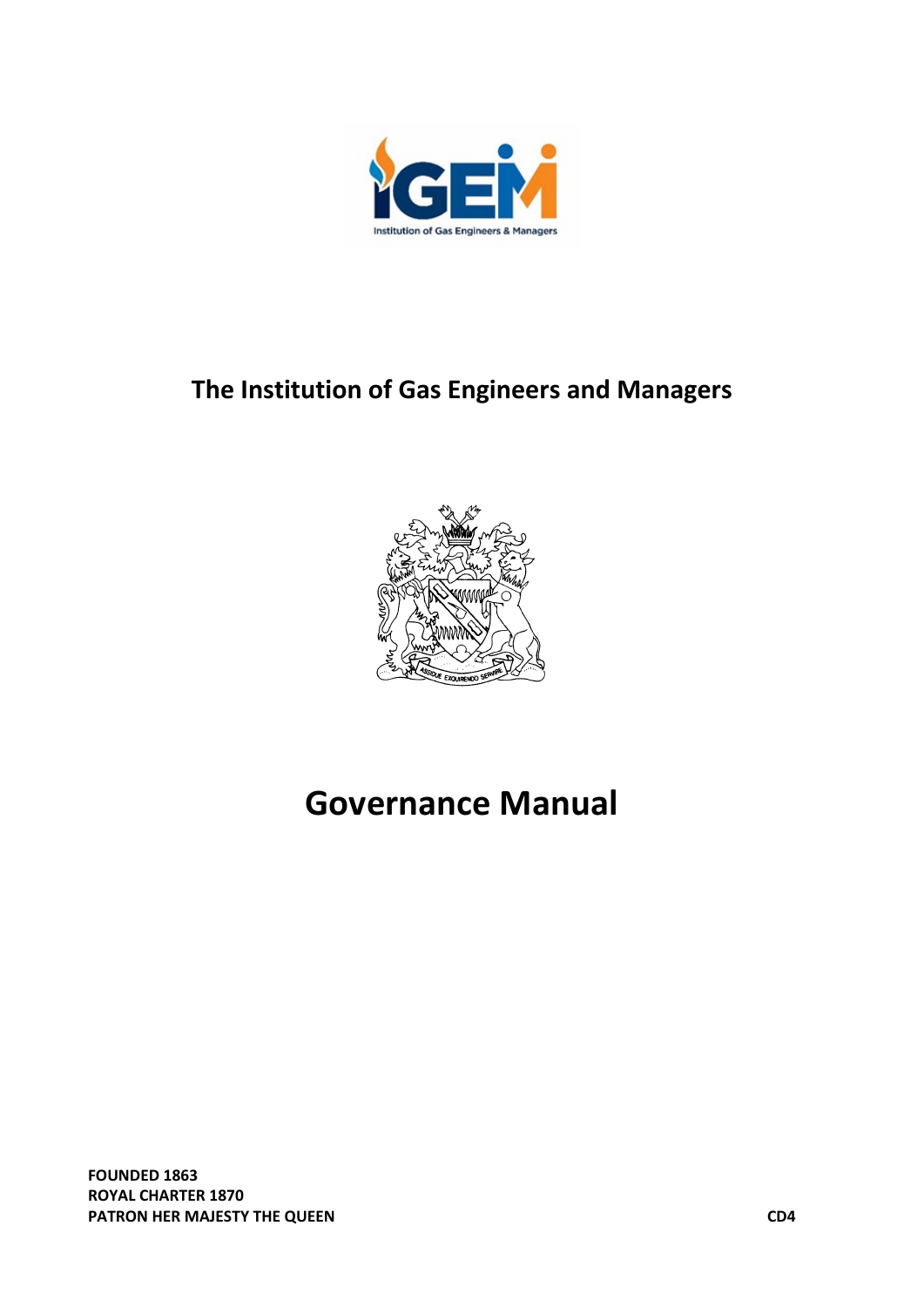

#### **1. Index**

- 1.1 Document objectives
- 1.2 Document control

# **2. Context**

- 2.1 IGEM history
- 2.2 Vision statement
- 2.3 Mission statement

# **3. Council and Committee Structures**

- 3.1 Governance Framework
- 3.2 The Council
- 3.3 Council elections
- 3.4 Council meetings
- 3.5 Meetings of IGEM

#### **4. Members of Council**

- 4.1 President
- 4.2 Vice Presidents
- 4.3 Ordinary Members
- 4.4 Sections
- 4.5 Co-opted Members
- 4.6 Honorary Members
- 4.7 Chief Executive Officer (CEO)

#### **5. Trustees**

- 5.1 General role
- 5.2 General responsibility
- 5.3 Specific responsibility
- 5.4 Utilisation

# **6. Boards and Committees of Council**

- 6.1 General
- 6.2 Executive Board
- 6.3 Committees
- 6.4 Roles of IGEM Committees & Responsible Officers

#### **7. Annual Schedule of Business Meetings**

#### **8. Sections, Divisions, Branches and Groups**

**9. The General Role of Secretariat** 9.1-7 Management Roles

# **10. Legal Liabilities**

- 10.1 Council
- 10.2 Members of Council

### **11. Financial Governance**

- 11.1 Accounts
- 11.2 Delegated Authority
- 11.3 Auditors
- 11.4 Funds & Reserves
- **12. Policies**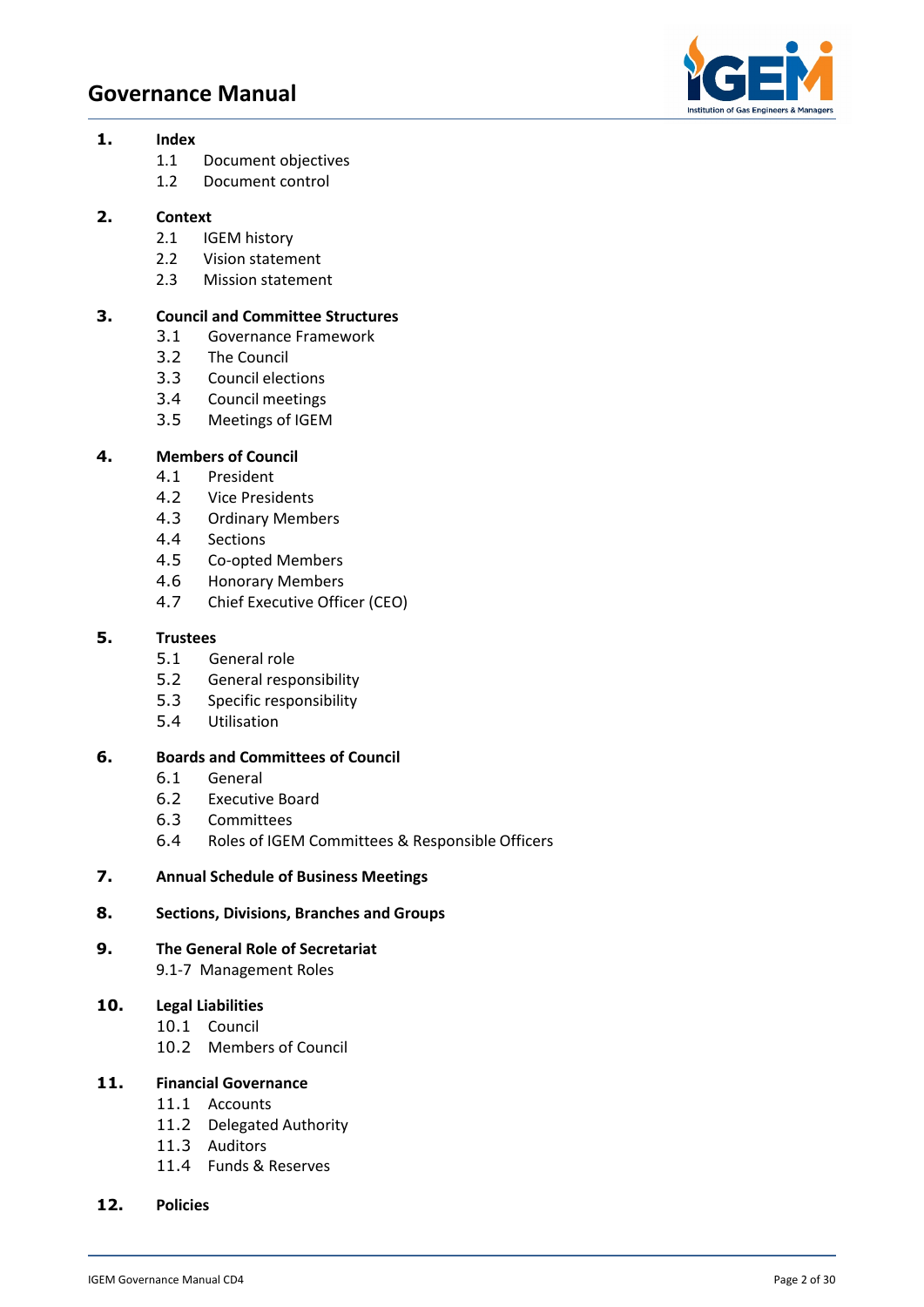

# **ATTACHMENTS**

| Attachment 1  | Royal Charter & By-Laws (CD 6A)                                                                                        |  |  |
|---------------|------------------------------------------------------------------------------------------------------------------------|--|--|
| Attachment 2  | <b>Rules of Sections</b>                                                                                               |  |  |
| Attachment 3  | <b>Rules of Branches</b>                                                                                               |  |  |
| Attachment 4  | Delegated Authority from Council to Committees & Boards of Council                                                     |  |  |
| Attachment 5  | Terms of Reference for Executive Board                                                                                 |  |  |
| Attachment 6  | Terms of Reference for Delegated Committees of Council (Finance,<br>Audit & Risk, Technical Co-ordination, Membership) |  |  |
| Attachment 7  | <b>Disclosure Statement for Trustees</b>                                                                               |  |  |
| Attachment 8  | Code of Conduct for Members                                                                                            |  |  |
| Attachment 9  | Chief Executive Officer Role Description                                                                               |  |  |
| Attachment 10 | Secretariat Organisation Chart                                                                                         |  |  |
| Attachment 11 | Financial Funds & Reserves Policy                                                                                      |  |  |
| Attachment 12 | <b>Conflict of Interests Policy</b>                                                                                    |  |  |
| Attachment 13 | <b>Competition Law Compliance Policy</b>                                                                               |  |  |
| Attachment 14 | Privacy and Data Protection Policy                                                                                     |  |  |
| Attachment 15 | Health, Safety & Environment Policy                                                                                    |  |  |
| Attachment 16 | <b>Quality Policy</b>                                                                                                  |  |  |
| Attachment 17 | <b>Whistleblowing Policy</b>                                                                                           |  |  |
| Attachment 18 | Equal Opportunities, Diversity & Inclusion Policy                                                                      |  |  |
| Attachment 19 | Council, Executive Board Delegated Committees Self-Assessment                                                          |  |  |
| Attachment 20 | <b>Council Nomination Forms</b>                                                                                        |  |  |
| Attachment 21 | Amendment List                                                                                                         |  |  |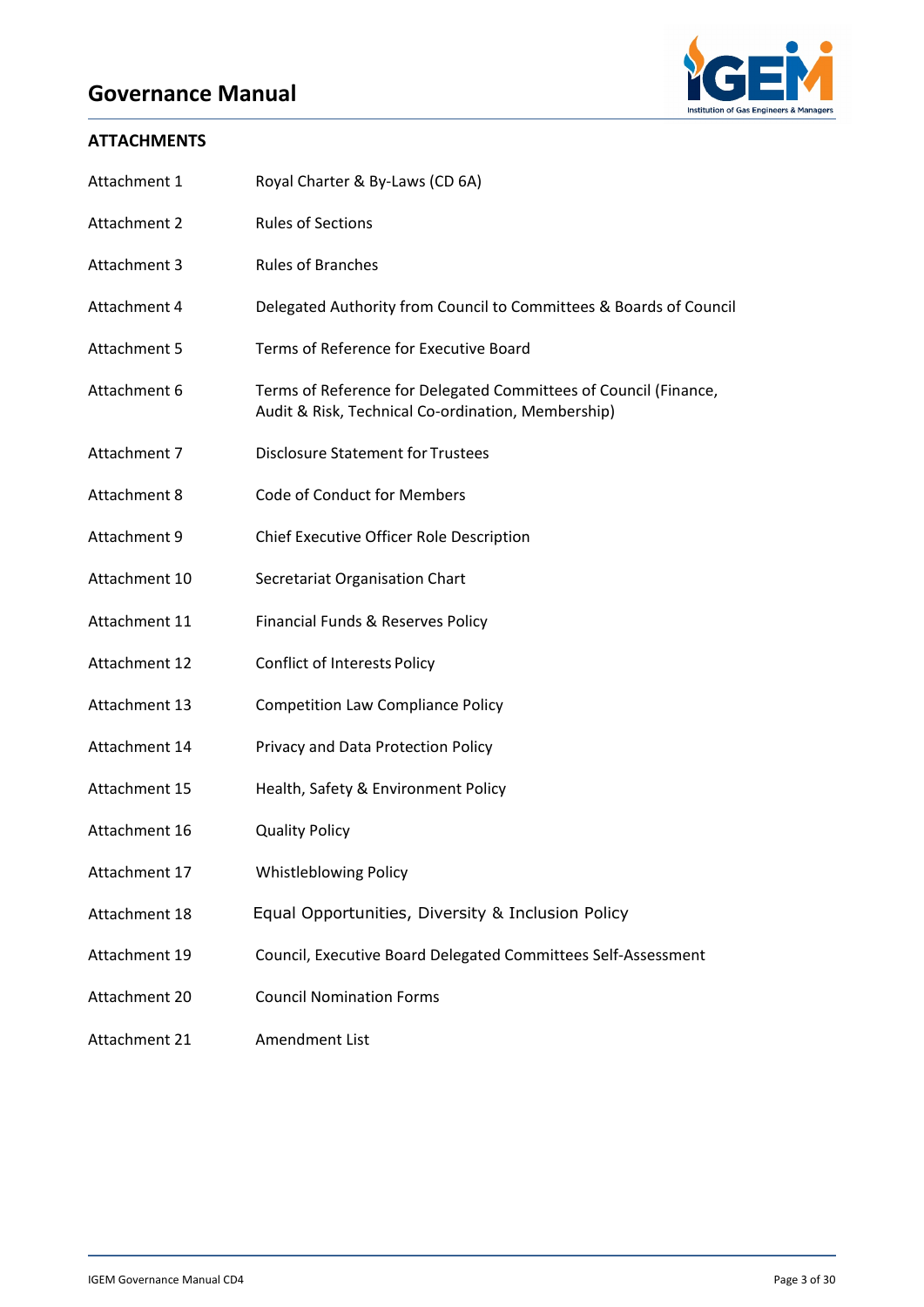

# **1. INTRODUCTION**

All Trustees are advised during the induction procedure that it is their responsibility to understand the requirements placed on them by the By-Laws, legal provisions and rules under which Trustees of IGEM operate.

If any Trustee has doubts about the meaning of any provision they should seek advice from the Chief Executive Officer. Trustees are also advised to ensure they are using the current, approved version of the Governance Manual.

# **1.1 Document Objectives**

The purpose of this Governance Manual is to provide Trustees, other Council Members and Chief Executive Officer with comprehensive guidance and reference materials to enable them to operate effectively and in accordance with legislation, regulation and IGEM's requirements.

Quality Management System Control Documents are used and referenced in this Manual. They are a useful sourceof further information and should be read fully and understood. These are:

- Quality Manual (CD1)
- Membership Policy and Procedures Manual (MPPM) (CD2)
- Quality Procedures (CD3)
- Royal Charter and By-Laws (CD6 & CD6A)\*

*\* The latter document, CD6A, is a derived version of CD6 The Royal Charter (Complete Record) and By-Laws: which includes the full Charter, petitions for supplementary Charters, supplementary Charters, Charter amendments and By-Laws.* 

*The full document, CD6, remains as the legal version and provides the full Charter history. The Royal Charter of the Institution of Gas Engineers granted in 1929 has been amended as follows:*

- **-** revised by the Supplemental Charter dated 2nd May 1969
- amended by the Supplemental Charter dated 2<sup>nd</sup> May1969
- **-** amended by the Supplementary Charter dated 3rd May 1950
- amendments to the Charter dated 18<sup>th</sup> July 2001.

*A single Royal Charter reflecting these changes does not exist and so this derived version extrapolates all the elements of the Charters, taking revisions and amendments from each Charter and excluding the elements that have been subsequently superseded. The purpose of the derived version is to allow easier reading and reference to those who want to understand the existing Charter provision and not necessarily be impeded by the content of historical elements. The derived Charter is Attachment 1.*

NB: Within this Manual masculine gender includes the feminine unless the context precludes.

#### **1.2 Document control**

The content of this Governance Manual has been agreed by the Executive Board and approved by Council.

Editorial changes to this manual will be approved by the Executive Board. Any changes to substance will be approved by Council.

A Document Revision List is appended *(Attachment 20).* The most up-to-date copy of this Manual can be obtained from IGEM's intranet site. If you are to use this Manual in any formal way, you must ensure you have obtained the most up-to-date version.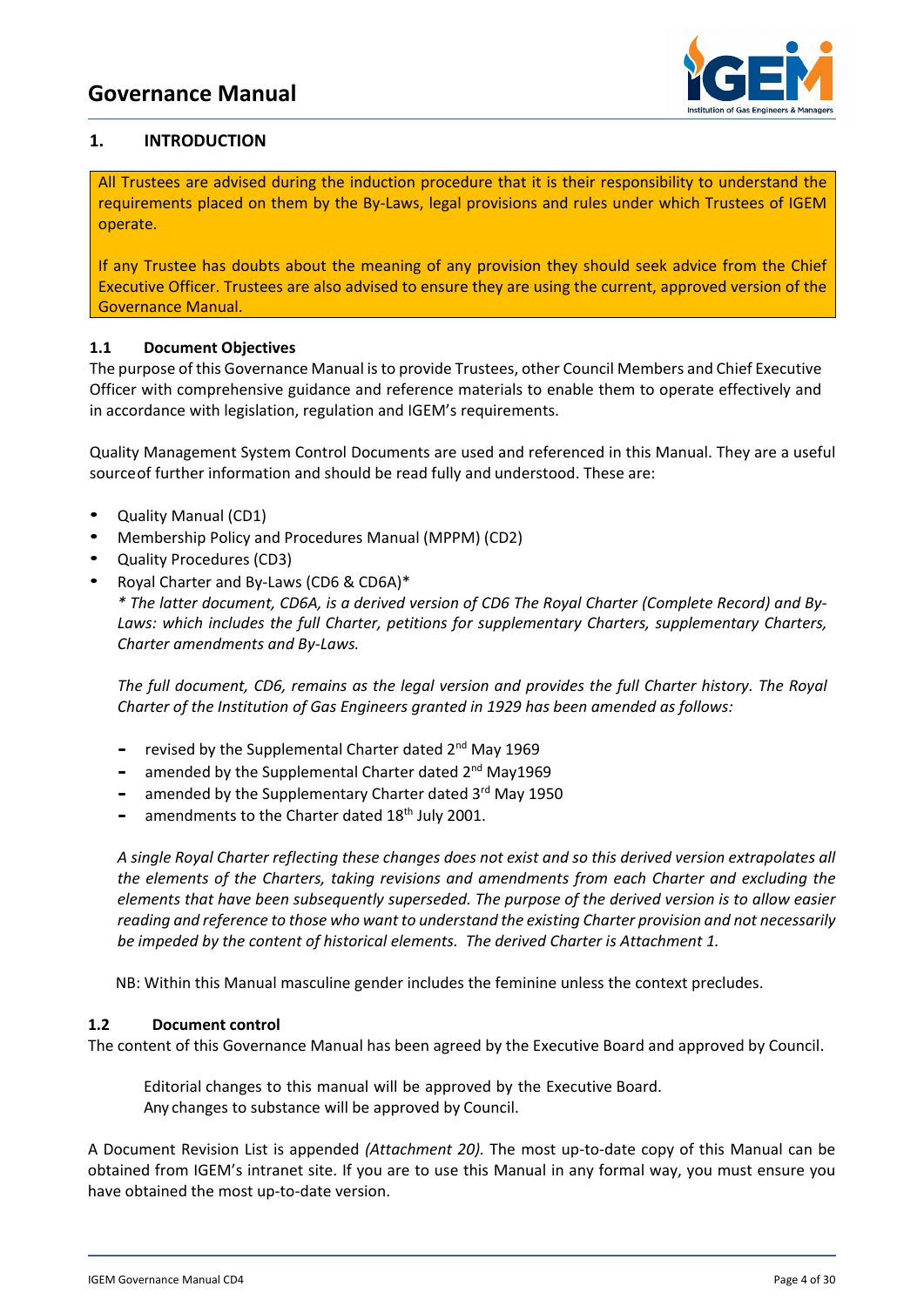

# **2. CONTEXT**

# **2.1 IGEM History**

The Institution of Gas Engineers was founded in 1863 as the Institution of Gas Engineers and obtained its Royal Charter in 1929. The Institution was founded by the 1100+ gas companies who operated in the United Kingdom prior to nationalisation, to provide a focal point for formulating and standardising Codes of Practice and Technical Standards for the industry. It also provided, and still provides, a neutral forum for the exchange of technical and managerial information and to ensure that the professional standards of individual gas engineers and those associated with the gas industry are maintained. It encourages good practice through exchange of information.

The nationalisation of the gas industry, in 1949, swept away the 1100+ gas companies andthe Institution reflected this change. However, the deregulation of the gas industry and the opening of the market has meant a return for the Institution to the role it fulfilled pre-1949.

IGEM was a founder member of the International Gas Union (IGU).

In 2001, the Institution changed its name (and its scope) to the Institution of Gas Engineers and Managers (IGEM).

IGEM was a founder member of the Engineering Council (EC) and continues to be an authorised body for the accreditation of professional engineers and of academic & vocational education programmes.

IGEM has members in over 70 countries.

IGEM produces its own journal (Gi) as an organ for further distributing information to its membership and it also runs a number of technical seminars, courses and conferences through the year.

IGEM produces a range of technical publications, including Standards, for use by the gas industry, the majority of which are recognised by regulatory bodies, such as HSE.

In addition to its services to members, IGEM provides technical guidance and assistance to the public and to non-member gas companies who may contact it for information and also answer queries from related organisations e.g. Ofgem; Government Departments; Government Agencies such as HSE; Gas Safe Register and EU Skills and other skills bodies.

# **2.2 Vision Statement**

To be the pre-eminent Institution for gas professionals.

# **2.3 Mission Statement**

IGEM is a professional engineering institution which, as a membership organisation, advances the related sciences and extends relevant knowledge of gas engineering for the benefit of the community at large.

This, generally, is to be achieved by:

- promoting the attainment and maintenance of the highest standards of professional competence
- providing high quality products, services and personal and professional development
- identifying and improving gas policy in co-operation with other stakeholder
- conducting all activities with robust governance and on a sound financial basis.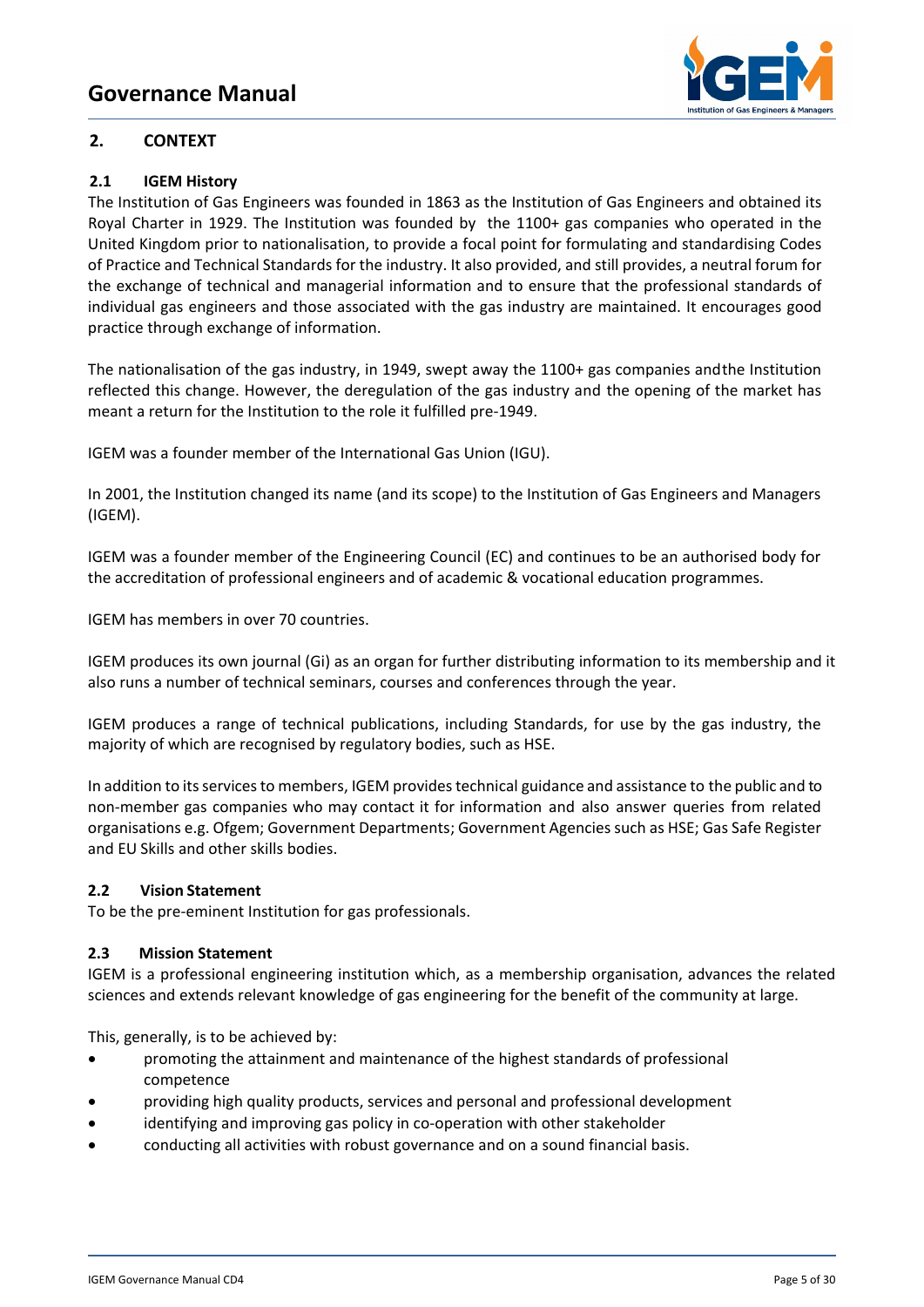

#### **3. COUNCIL AND COMMITTEE STRUCTURES**

#### **3.1 Governance Framework**

The governance hierarchy and key reporting lines within IGEM are illustrated below:



Council is the most senior body within the governance structure, led by the elected President. Council has a collective responsibility for the governance and control of the Institution.

In accordance with the Royal Charter, Council may choose to appoint Boards and Committees to conduct clearly delegated work on its behalf. Boards, Committees and other working groups report into Council.

Council will maintain a List of Delegated Authorities to the appointed Boards & Committees *(Attachment 4).* Any appointed Board shall consist of at least five Members of Council.

Any appointed Committee will have at least one, and normally two (2) Trustees within its membership.

The Secretariat reports, through the CEO, to Council and will have specific operational tasks, manpower and financial controls allocated to it. The Secretariat works to deliver an agreed annual Business Plan; objective and scope documents; and general requests. The Secretariat is managed by the CEO. Once the Business Plan is agreed by Council the CEO is then responsible for the daily operational management of IGEM. The CEO will report progress at each meeting of Council and Executive Board.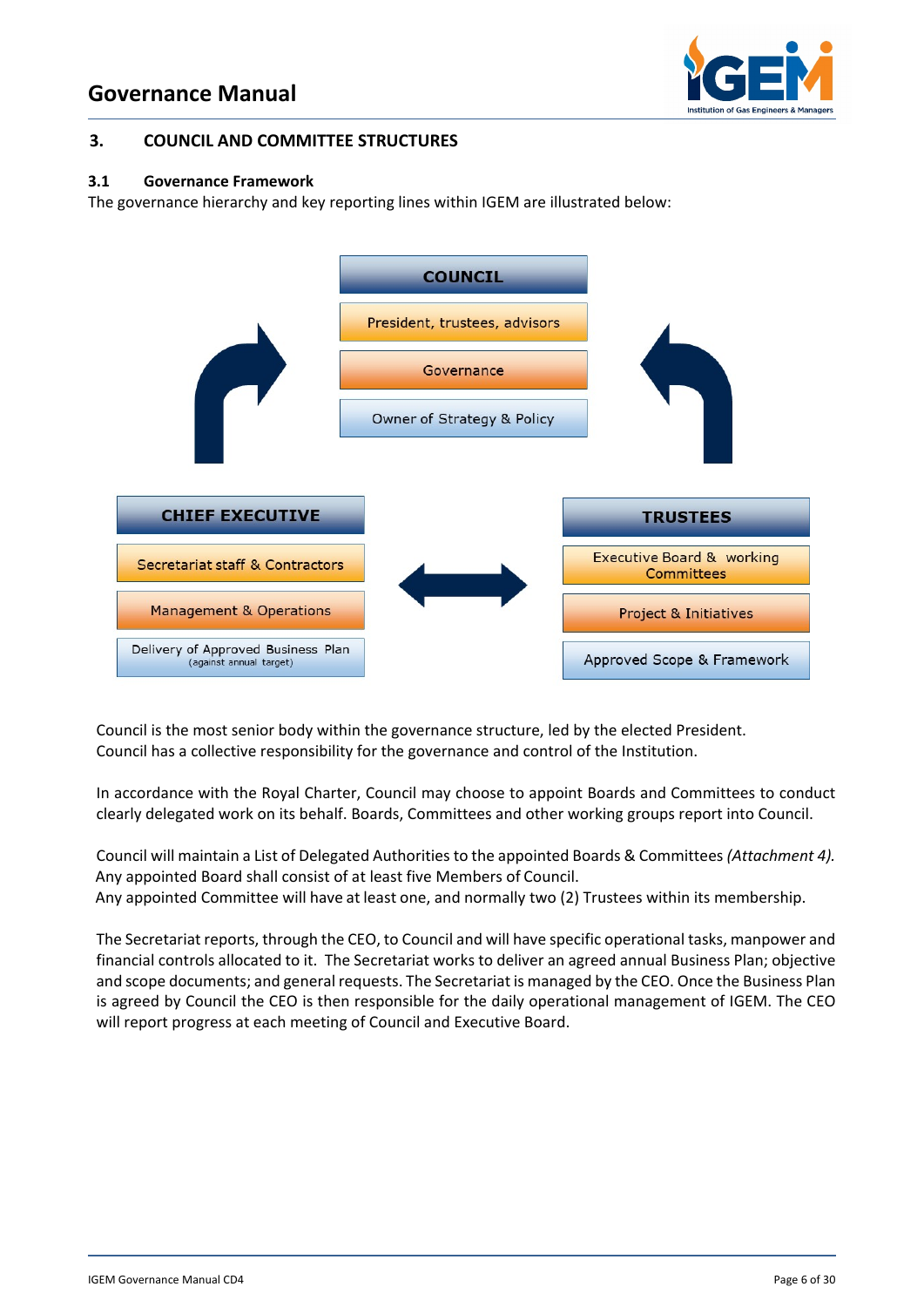

### **3.2 The Council**

The Council is responsible for the overall governance and control of IGEM. It creates and facilitates policy and strategy initiatives through the Executive Board and Committee Structure.

#### **General Role of Council**

The Council is a board of all Trustees plus Advisors to Council and, as the ultimate responsible body, acts to:

- provide strategic direction
- monitor progress against strategic and business plans
- approve annual Business Plans
- approve levels of authority of executive management team
- owner of corporate governance
- support trustees to comply with Charity Law
- assure compliance with Royal Charter, By-Laws
- assure compliance with Engineering Council licence.

The Council shall make such rules as necessary for the proper running of IGEM.

#### **Composition of Council** *(reference By-Law 8)*

Any person who becomes a Trustee Member of Council must have been correctly nominated, elected and, implicit within this election, have made the necessary disclosure statement, participated in an induction programme, demonstrated knowledge of the responsibilities placed upon them, read and agreed the Code of Conduct for Members and signed the nomination form before accepting the seat, and read the following relevant Policies:

- **•** Disclosure Statement for Trustees *(Attachment 7)*
- **•** Code of Conduct for Members *(Attachment 8)*
- **•** Financial Holdings and Reserves Policy *(Attachment* 11)
- **•** Conflict of Interests Policy *(Attachment 12)*
- **•** Competition Law Compliance *(Attachment 13)*
- **•** Privacy & Data Protection *(Attachment 14)*
- **•** Health, Safety & Environment Policy *(Attachment 15)*
- **•** Quality Policy *(Attachment 16)*
- **•** Whistleblowing Policy *(Attachment 17)*
- **•** Equal Opportunities, Diversity & Inclusion Policy *(Attachment 18)*

The Council shall consist of:

- the President (the Chairperson)
- the most recent Past President
- the two Vice Presidents, the senior of whom will normally be the President-Elect
- the Honorary Secretary
- the Chairperson of each Section of IGEM, who must be <sup>a</sup> corporate member of IGEM *[except Young Persons Network]*
- twelve (12) Ordinary members
- the CEO
- plus not more than five (5) co-opted members who are Advisors to Council.

(NB: Any Chairperson of a Committees who is not a Trustee will be an Advisor to Council).

Not less than half of all the members of Council at any given time shall be Chartered Engineers or Incorporated Engineers or Engineering Technicians, and not less than two-thirds shall be Corporate members of IGEM.

The Honorary Secretary, CEO and the co-opted members shall be regarded as ex-officio members of Council without voting rights (unless also a duly elected/appointed member).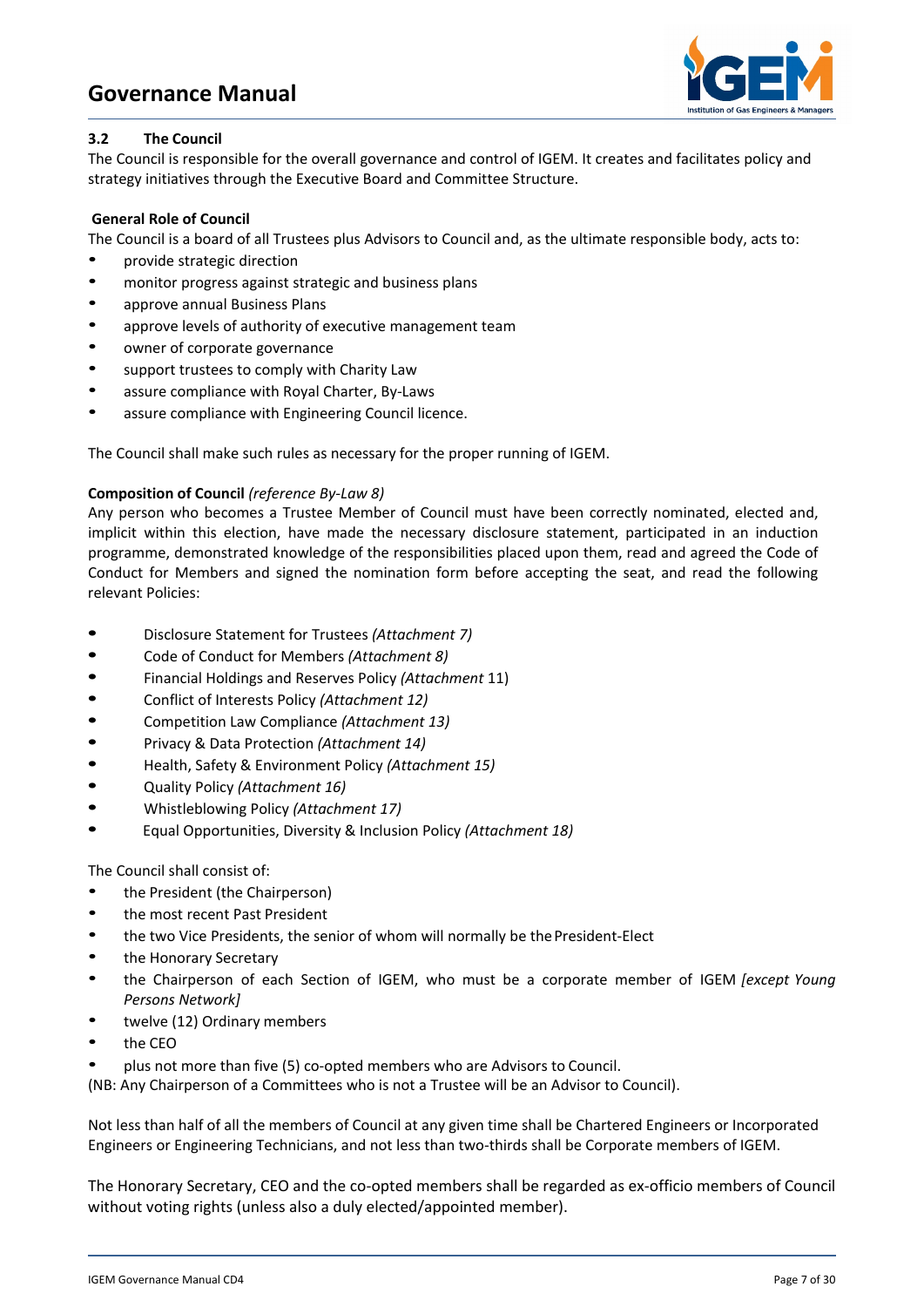

# **3.3 Council Elections** *(reference By-Law 9)*

#### **Nominations** *(refer 9A)*

Nominations of candidates for election to Council shall be received by the CEO not later than the first day of January annually. These shall include statements in writing by the candidates that they are willing and able to serve.

The nomination form *(Attachment 20)* shall be signed by one proposer and two seconders, all of whom shall be corporate members.

# **Ballot** *(refer 9B)*

Not less than sixty days before the Annual General Meeting (AGM), a voting paper, the formof which shall be determined by Council, shall be posted to every member entitled to vote. The ballot form for all vacancies shall be sent to all Corporate Members.

Each voting paper shall clearly state the number of vacancies in each class to comply with By-law 8(E). Corporate Members shall be required to vote for a minimum of four candidates.

Voting papers not completed in accordance with the instructions shall be invalid. Each voting paper shall be returned in the envelope provided to arrive not later than the day before the date of the AGM. Papers arriving thereafter shall be destroyed unopened.

In the event of there being only the exact number, or less, of candidates as there are vacancies, a ballot shall not be held and the nominated candidates shall be declared elected; any remaining vacancies shall be filled by the Council by co-option. Any such co-opted member shall serve for the full term of three years and will be a Trustee of IGEM with full Trustee responsibilities and voting rights.

# **Scrutineers** *(refer 9C)*

At its first meeting after the AGM, Council shall appoint not less than three Scrutineers from those members of IGEM who are not nominated for election or re-election. The Scrutineers shall present themselves on the day of the AGM at the location of the AGM and supervise the counting of the votes. The report of the Scrutineers shall be handed to the Chairperson immediately before the meeting.

In the event of the Scrutineers being unable to report the election of any member of the Council due to an equality of votes, the Chairperson of the AGM shall have the casting vote or votes necessary to make the election complete.

# **Announcement of Election** *(refer 9D)*

The names of the newly elected members of Council and of the President and the two Vice Presidents for the following year shall be announced by the Chairperson at the end of the said AGM. This announcement shall constitute the beginning of their respective terms of office.

# **3.4 Council Meetings (reference By-Law 10)**

Council shall normally meet four times a year, or at such times as Council may decide, or whenever summoned by the President or Vice President or on a requisition signed by five members of Council. At every meeting, six (6) shall be a quorum.

Whilst as much reasonable notice as possible is generally desired, a minimum of seven (7) days' clear notice of a meeting of Council shall be given in writing by the CEO to every member and Honorary Officer of the Council. When, in exceptional circumstances, an emergency meeting is called by the President, Vice President or on a requisition by five members of Council, as much notice as possible will be given to members.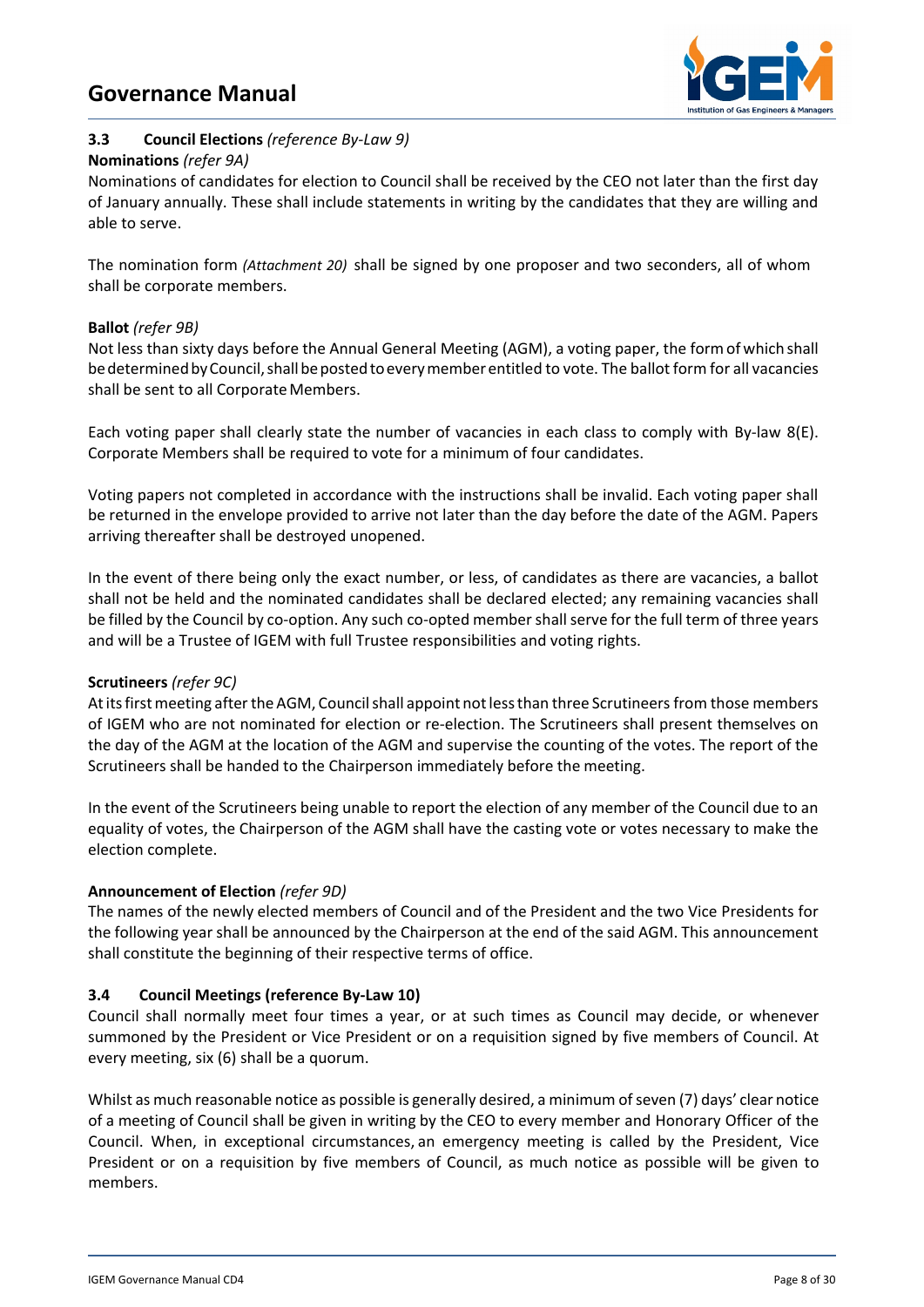

The decision of Council on all matters dealt with by them in accordance with the By-laws shall be final and binding on all members of IGEM.

Unless stated otherwise within these By-Laws, voting at Council will be by simple majority and may be by show of hands or a secret ballot as decided by Council. Council may also determine to accept postal and/or proxy votes. In the event of a tied vote, the President shall have a casting vote.

Proper minutes shall be kept.

#### **3.5 Self-Assessment**

Council will conduct an annual self-appraisal of its effectiveness & performance *(Attachment 19).*

Council similarly requires that Boards and Committees will also conduct an annual review of effectiveness & performance and will conduct an annual review of their Terms of Reference.

#### **3.6 Meetings of IGEM** *(reference By-Law 15)*

The meetings of IGEM shall be as follows:

- Annual General Meeting (AGM)
- Special General Meetings (SGM)
- Ordinary Meetings.

#### **Annual General Meetings** *(refer 15B)*

The AGM shall be held on some convenient date during the Spring of each year, at such hours as may be appointed by Council.

The business of the AGM shall be to receive and consider the minutes of the previous AGM, the Audited accounts and the Report of Council on the state of IGEM, to appoint the Auditors for the ensuing year, and to receive the names of those newly-elected to Council.

Not less than twenty-one (21) days' clear notice shall be given to the members in writing of an AGM. The notice convening the meeting shall state the nature of the business to be transacted.

The quorum for the AGM shall be twenty (20) Corporate Members. In the event of a quorum not being obtained within thirty minutes of the time fixed for the commencement of the AGM, the meeting shall stand adjourned to a time (within the following fifteen (15) days but not less than seven (7) days ahead) and place designated by the Chairperson, when the Corporate Members then present, whatever their number, shall constitute a quorum.

Proper minutes shall be kept.

#### **Special General Meetings** *(refer 15C)*

Council may at any time call a Special General Meeting.

Council shall convene a Special General Meeting on receipt of a requisition in writing of fifty (50) Corporate members. Such requisition shall state the matters to be brought before and the resolutions to be moved at the Special General Meeting, and shall be deposited with the CEO and may consist of several documents of like form, each signed by one or more requisitionists. If Council does not proceed within thirty (30) days fromthe date ofsuch deposit to call a meeting, the requisitionists may themselves convene the meeting in any manner in which meetings may be convened by the Council, but any meeting so convened shall take place within three months of the date of such deposit.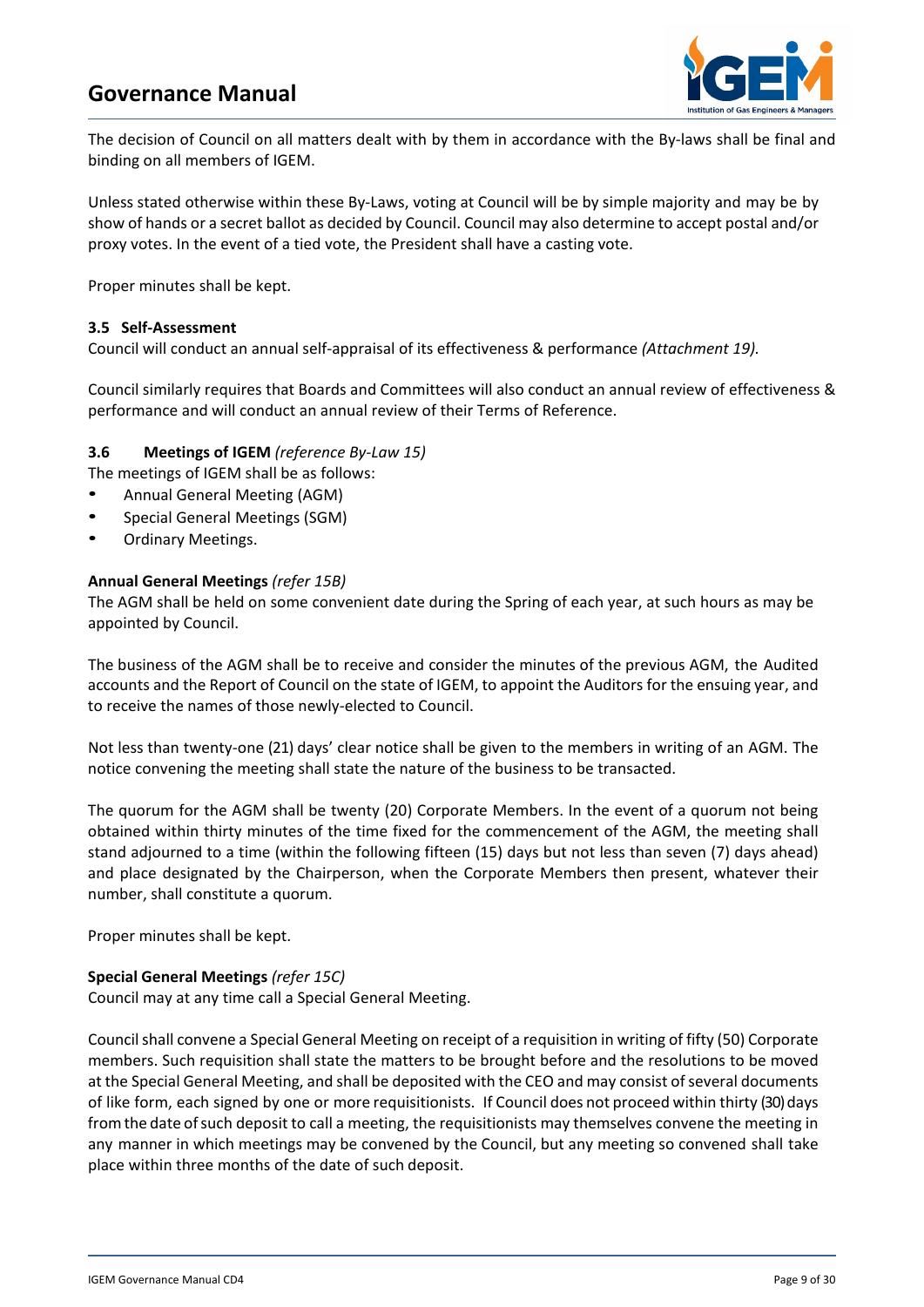

The quorum for a Special General Meeting shall be twenty (20) Corporate Members. In the event of a quorum not being obtained within thirty minutes of the time fixed for the commencement of a Special General Meeting, the meeting shall stand adjourned to a time (within the following fifteen (15) days but not less than seven (7) days ahead) and place designated by the Chairperson, when the Corporate Members present, whatever their number, shall constitute a quorum. Not less than twenty-one (21) days' notice shall be given in writing of a Special General Meeting, and such notice shall specify the resolutions to be considered.

An entry in the minutes by the Chairperson of the result of the voting by a show of hands shall be conclusive evidence thereof.

#### **Ordinary Meetings** *(refer 15D)*

Ordinary Meetings shall be held on such days and at such hour as may be appointed by Council. The business of Ordinary Meetings shall be technical meetings and discussions and such other business as is not specifically reserved for General Meetings. Non-members of IGEM may be permitted to attend Ordinary Meetings of IGEM under the conditions laid down by Council from time to time.

#### **General Notes on Meetings and Postal Vote on resolutions arising there from** *(refer 15E)*

At any meeting, a Resolution, and any amendment to it moved by the meeting, which is put to the vote of the meeting shall be decided on a show of hands, unless (before, or on, the declaration ofthe result ofthe show of hands) a postal vote or e-ballot as directed by the Chairperson or demanded by any twenty (20) Corporate Members present at the meeting.

In the event of a postal ballot or being held, both the original resolution and the amendments made by the meeting shall be voted on. The Council is empowered to determine theform and content of a postal ballot or e-ballot to ensure an overall consistent result.

Unless a postal vote or e-ballot vote be directed or demanded, a declaration by the Chairperson that a Resolution has, on a show of hands been carried or carried unanimously, or by a particular majority, or lost and an entry to that effect, signed in the book containing the Minutes of proceedings of IGEM, shall be conclusive evidence of the fact without proof of the number or proportion of the votes recorded in favour of or against such Resolution. The direction or demand for a postal vote or e-ballot vote may be withdrawn by the person or persons who directed or demanded it but this must be done before the conclusion of the meeting.

In the event of a postal vote being directed or demanded, a copy of the notice of the meeting in question shall be sent by the CEO within fifteen (15) days, together with a voting paper to each voter, and shall be posted to the voterin an envelopemarkedasbeing from IGEMand addressed to hisregistered address. Two (2) monthsshall be allowed between the sending out of the voting papers and their return. The CEO, at the time of the sending out of the voting papers, shall send an intimation of the last date by which the returned voting papers must be received by him, and shall enclose an envelope addressed to the CEO for the return of the said voting papers.

The voter, on receipt of his voting paper, if he desires to vote on the Resolution or Resolutions, shall record his vote thereon and shall return the voting paper to the CEO. Voting papers not completed in accordance with the instructions laid down by the Council shall be invalid.

Each voting paper so received by the CEO shall be opened in the presence of the scrutineers appointed by the Council for that purpose, and the votes recorded thereby duly counted and reported to the President, who shall place the result of the vote before the Council at its next meeting.

All Corporate Members shall be sent notice of Special General Meetings, General Meetings and AGMs. Such notices may be published in the journal of IGEM.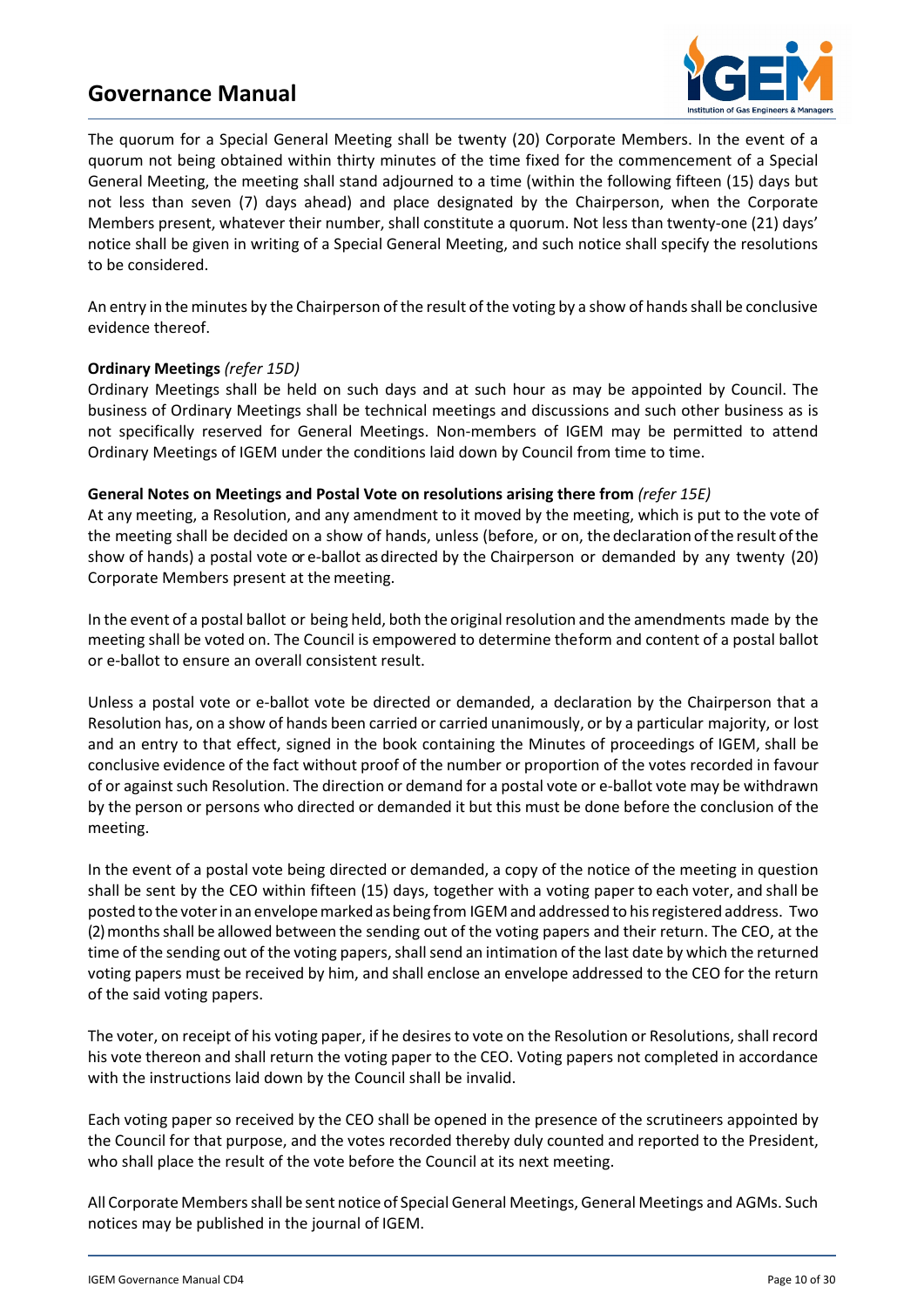

A notice to a voter shall be deemed to have been served on him the second day following the one on which it was posted, and in proving such service it shall be sufficient evidence to show that an envelope or other wrapper containing the notice was addressed to the voter at his registered address and consigned to the custody of the Royal Mail of the United Kingdom. An accidental omission to send any notice to any voter shall not invalidate the voting on any matter considered at any meeting in respect of which such notice should have been given. Similarly, the date of an email sent to a valid email address provided by the voter shall provide such evidence of notice being served.

Where not otherwise dealt with in the By-laws the method of conducting the business of any Annual or Special General Meeting of Corporate Members, including provision for effective consideration of alterations, amendments or additions to any resolution to be moved at such meeting, shall be such as may be prescribed by Council.

#### **Proxy voting**

The By-Laws provide that Council may determine to accept proxy votes (By-Law 8 (G)). It should be noted that thisisthe only instance within theGovernance Procedures of IGEM where Proxies may be permissible.

Any Trustee wishing to appoint a nominated proxy (who must be a Trustee), or if no specific person is named, the Chairperson of the meeting, and must advise the CEO in writing at least twenty-four hours in advance of the meeting for which the proxy may be applicable. The person making the proxy may specify how the proxy must be cast or may authorise the nominated person to decide how to exercise the proxy. It should be noted that the Trustee making the Proxy continues to be responsible under Charity Law for the consequences of the proxy vote.

The CEO will retain any proxies correctly advised to him in accordance with this procedure but, if a vote is to be taken, he will advise Council that notice has been served properly for the use of one or more proxies. Before any details about the proxies are provided to the other Trustees, the Trustee will vote by simple majority (the Chairperson of the meeting having a casting vote in the event of a tie) whether to accept proxy votes. In the event that Proxies are accepted, the CEO will announce the names of any Trustee making a proxy and the Trustee nominated to exercise that proxy. Thisinformation will be recorded in the minutes of the meeting. The Chairperson of the meeting will then call for a vote in the usual way.

#### **4. MEMBERS OF COUNCIL** *(reference By-Law 8)*

#### **4.1 The President** *(refer 8B)*

The general roles of the President are to:

- chair all Council and Executive Board meetings
- execute, any casting vote as may be required
- be the figurehead for the Institution
- act as an ambassador
- be a fundraiser
- be a coach.

The President, who shall be a Corporate member, shall be nominated by Council and shall hold office for one year. He shall take office at the conclusion of the AGM. Normally, the candidate for the Presidency shall be the President-Elect. No person shall be eligible for re-election to the office of President on more than one occasion, save incircumstances resolved by Council to be extraordinary.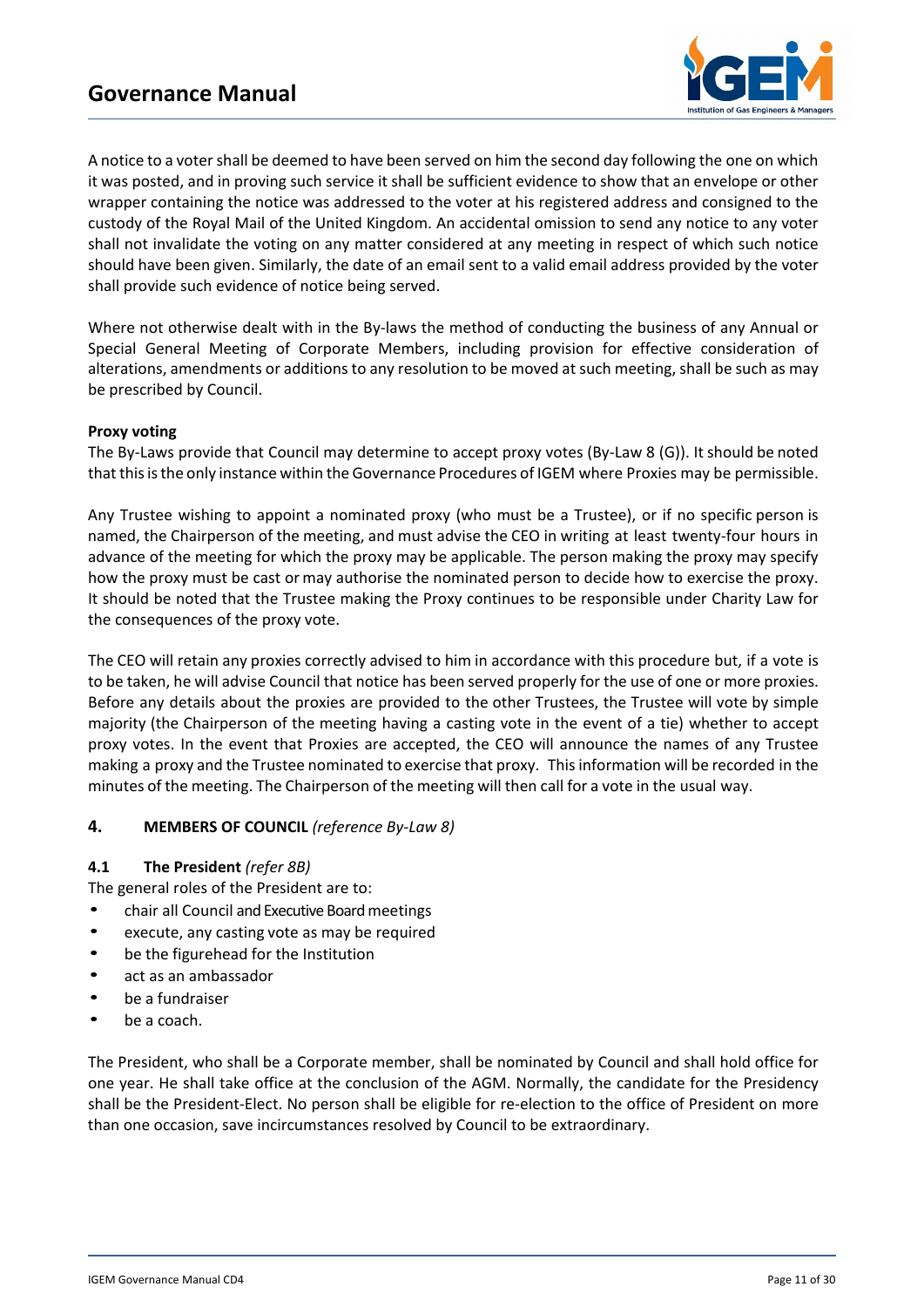

The President shall take the chair at all meetings of the Council, AGMs, Special General Meetings and Ordinary Meetings of IGEM at which he is present, chair all meetings of the Executive Board, and may take the chair at any other meeting of IGEM. In the absence of the President, the President-Elect or, in his absence, a Vice-President shall take the chair at such meetings.

At the conclusion of his year of office or on resignation during that year, the President shall become a Past-President. In the event of the President resigning during his year of office, Council shall determine at the end of the Presidential year whether he shall be designated a Past-President. A Past-President shall not be eligible for election to Council for a period of three years following his period of Past-Presidential Service.

In the event of the death or resignation of the President, Council shall appoint an Acting President from among the members of the Council. He shall have the full powers of the President.

# **4.2 Vice Presidents** *(refer 8C)*

**General role of the Vice Presidents**

The general role of a Vice President is to:

- support the President
- prepare for Presidency

#### **The President Elect** *(refer 8D)*

The President-Elect for the ensuing year shall be elected by Council at its meeting immediately preceding the AGM and shall hold office for one year. He shall normally be the longest serving Vice-President. If the President of IGEM is not an Engineer, then the President-Elect shall be an Engineer. He shall take office as the President-Elect at the conclusion of the AGM next following his election.

In the event of the death or resignation of the President-Elect, Council shall appoint a new President-Elect from among their number.

Service as the Acting President following the death or resignation of the President shall not preclude the President-Elect from taking office as the President the following year.

#### **Vice President - Election process**

At its meeting immediately preceding the AGM, Council shall elect a new Vice President, taking consideration that the existing President will become a Past President and the President Elect will become the new President and thus the existing Vice President becomes President Elect.

Trustees will nominate such personsthey believe have the qualitiesto be future presidents.

The nominations will be sent to the CEO who will advise the individuals who have been nominated. Those persons will then accept or decline the opportunity to be considered for election to Vice President. The nomination form will then be completed. *(Attachment 20)*

Accepted nominees will be tabled at the Council meeting immediately preceding the AGM. The Trustees will then take a vote to decide who will be accepted as Vice President at the AGM.

#### **4.3 Ordinary members of the Council** *(refer 8E)*

The twelve (12) Ordinary members of Council shall be nominated and elected from among the members of IGEM and shall hold office for three (3) years from the AGM. Members wishing to be elected as an Ordinary Member of Council must complete the relevant nomination form *(Attachment 20)* and submit this to the CEO for administration.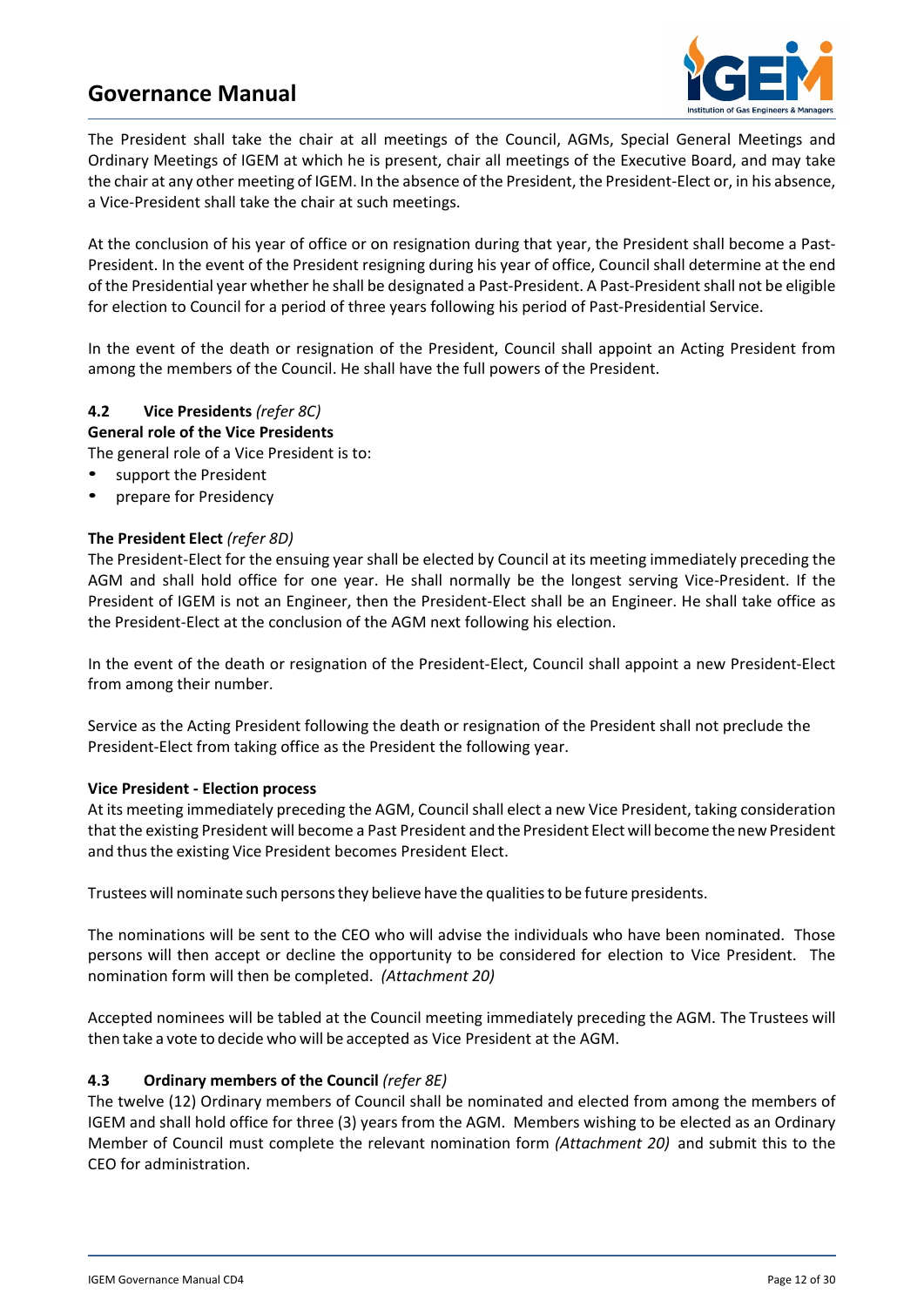

Of the Ordinary members of Council, at the time of their election:

- at least six shall be Chartered Engineers, Incorporated Engineers or Engineering Technicians;
- all shall be Corporate Members.

Of the Ordinary members of Council, one third shall retire at the conclusion of each AGM and, unless elected as a Vice President, not qualify for re-election as an Ordinary member of Council for at least one year. A retiring member shall hold office until the conclusion of the AGM at which he retires.

The office of a member of Council shall be vacated if:

- the member, by notice in writing to IGEM, resigns his office or
- the member ceases to be a member or
- without the consent of Council, the member holds an office of profit under IGEM, or
- being directly interested in any contract with IGEM the member fails to disclose the nature of this interest or
- the member becomes bankrupt or makes any arrangement or composition with his creditors generally or
- a Receiver of the member's assets is appointed by the Court of Protection or
- three-quarters of the members present at a meeting of the Council, at which due notice of the proposed resolution has been given, vote for removal of the member from office or
- by resolution of a General Meeting of IGEM, the member be removed fromoffice.

In the event of the death, disqualification or resignation of an Ordinary member of Council, Council shall fill that vacancy by co-opting to Council a member at any time during the Council year. In so doing, Councilshall ensure the number in each class shall comply with By-law 8(E).

In any year when there will be a vacancy in the number of Ordinary members, due to the appointment of a member as an ex-officio member of Council, Council shall fill that vacancy by co-opting the member who fails by the least number of votes to gain election. In so doing, Council shall ensure the number in each class shall comply with By-law 8(E).

#### **4.4 Section Members**

Each Section will nominate a member to be a Trustee member of Council. This member will normally be the Chairperson of the Section. The Chairperson of the Section will be a corporate member of IGEM [FIGEM or MIGEM], as must any nominated alternative should the Chairperson not be able to fulfil the role. *NB: this does not apply to the Young Persons Network Section.*

# **4.5 Co-opted Members** (also known as Advisors to Council)

A maximum of five non-voting members may, from time to time, be co-opted by Council to membership of the Council. Such co-opted members shall hold office until the conclusion of the AGM following their cooption. However, they may stand for formal election to Council atthattime. These co-opted members will be utilised to bring to Council skills, knowledge and experience required to satisfy the needs and requirements of IGEM.

#### **General role of co-opted members**

- to supplement the skills and experience of the Trustees
- to be members of long term working committees
- to be new advisors for committees, should they be endorsed following recommendation by the Trustees of that committee to Council.

Council should endorse co-opted members on an annual basis.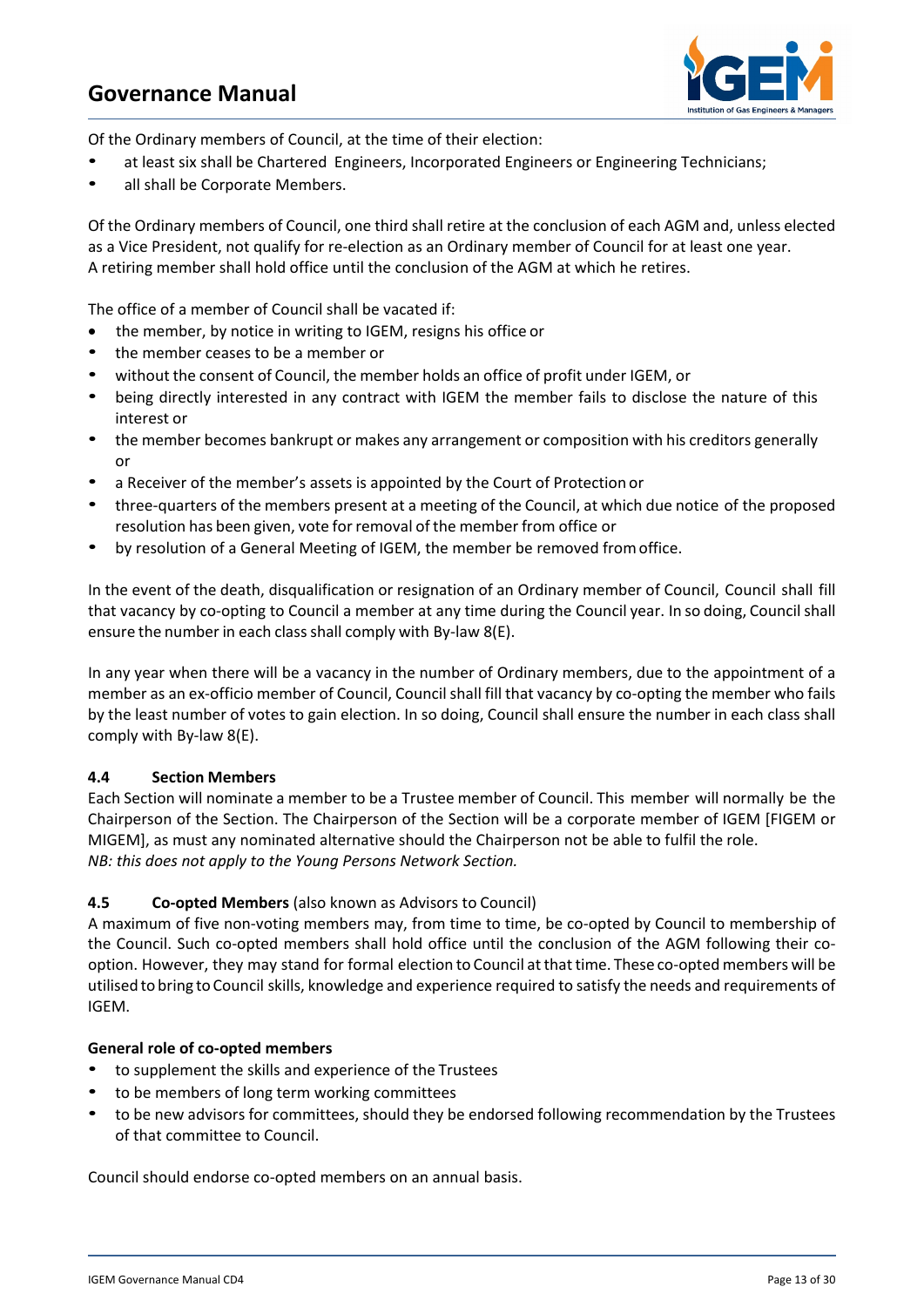

# **4.6 Honorary Officers** *(Reference By-Law 12)*

# **Appointment of Honorary Officers** *(refer 12A)*

The Council appoints Honorary Officers such as an Honorary Treasurer, Honorary Solicitor, and others as the Council may decide. Honorary Officers will hold office for a period of three years or such other period as shall be determined by Council. Retiring Honorary Officers shall be eligible for re-election.

# **Rights of Honorary Officers** *(refer 12B)*

Any Honorary Officer shall have the right of attending all meetings of Council, but shall not have the right of voting at such meetings unless he is also a member of Council as defined in By-law 8(A). The Honorary Officers shall perform such duties as may from time to time be prescribed by Council.

# **Honorary Secretary** *(refer 12C)*

The Honorary Secretary shall perform such duties and shall exercise such control over the CEO as may from time to time be prescribed by Council.

# **4.7 Chief Executive Officer (CEO)** *(Reference By-Law 14)*

The CEO is accountable to Council for delivery of IGEM's Corporate Strategic Plan objectives and to the Board of IGEM Trading Company Ltd for the Company's Business Plan. The CEO's responsibilities are more fully described in the CEO Job Description *(Attachment 9)* but, in general, include:

- responsibility for all manpower and staff *(Attachment 10)*
- working within the financial constraints as delegated by Council
- ensuring all Committees and working groups are adequately supported
- facilitation of the Governance framework
- representing IGEM as delegated by Council
- promotion of IGEM, membership and technical services
- responsible for day to day financial management, including subscriptions
- financial account management
- implementation of strategy.

# **5. TRUSTEES**

#### **5.1 General Role of Trustees**

The role of Trustees, in general, include:

- ensuring compliance with Charity Law. In addition, with the rest of Council Members, responsible for By-Laws, Engineering Council and Royal Charter requirements plus corporate governance
- development of strategy
- directorship, and therefore legally responsible for charity and trading company.
- being responsible to the Trustees for the Committee(s) on which they serve
- serving on at least one Committee
- being committed to their declarations on the Trustee Disclosure Statement *(Attachment 7).*
- being Chairperson/Vice Chairperson of Committees, if appointed
- attendance at all Council meetings

The Institution wishes to follow good governance practice at all times. An excellent reference source is current Guidance published by the Charity's Commission.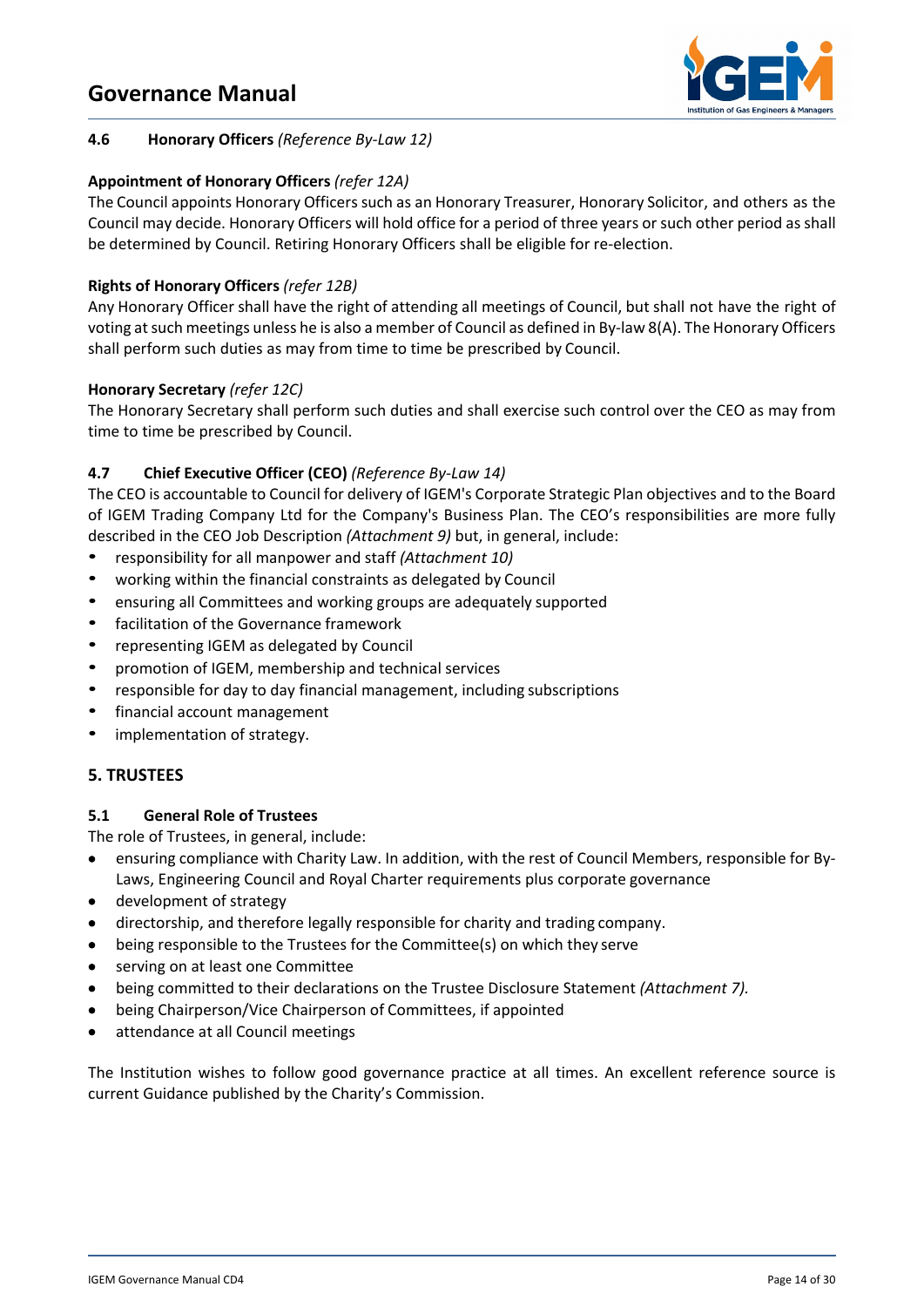

### **5.2 General Responsibility**

Trustees have ultimate responsibility for:

- directing the affairs of the Charity
- ensuring it is solvent
- ensuring it is well run
- ensuring it meets the Institution's objects.

Trustee responsibility is both collective and individual.

Delegation is possible in some, but not all, cases. Delegation does not absolve a Trustee of overall responsibility.

The core aspects of trusteeship are (i) compliance, (ii) prudence and (iii) duty of care:

# **5.3 Specific Responsibilities**

#### **Compliance**

- ensure that the Institution complies with charity law and the requirements of the Charity Commission
- comply with the requirements of all other relevant legislation
- ensure that the Institution does not breach any of the requirements or rules set out in its Royal Charter or By-Laws
- act with integrity and avoid personal conflicts of interest
- general declaration is made to the CEO
- specific declarations must be made if a conflict of interest may arise on a particular subject or decision
- if a specific declaration is made the Trustee must declare this and should not vote.

#### **Prudence**

- ensure that the Institution is and will remain solvent
- use the Institution's funds and assets reasonably and only in furtherance of the Institution's objects
- avoid undertaking activities that may place the Institution's endowment, funds' assets or reputation at risk
- take special care when investing the funds of the Institution.

# **Duty of Care**

- use professional external advice where appropriate
- use reasonable care and personal skills when working as a Trustee.

To undertake the above responsibilities effectively Trustees must ensure the following:

• IGEM is Carrying Out its Purposes for Public Benefit

This requires Trustees to understand:

- what IGEM can and can't do within its purposes
- how IGEM is fulfilling its purposes and benefiting the public
- what difference IGEM is really making*.*
- Compliance with IGEM's Governing Document (Charter) and the Law This requires Trustees to be:
	- familiar with IGEM's governing documents Charter; Byelaws
	- up to date with filing accounts, returns and any changes of the charity's registration details
	- aware of other laws that apply to IGEM's business.

*Note: This does not require all trustees to be experts but they are required to take reasonable steps to find out necessary information*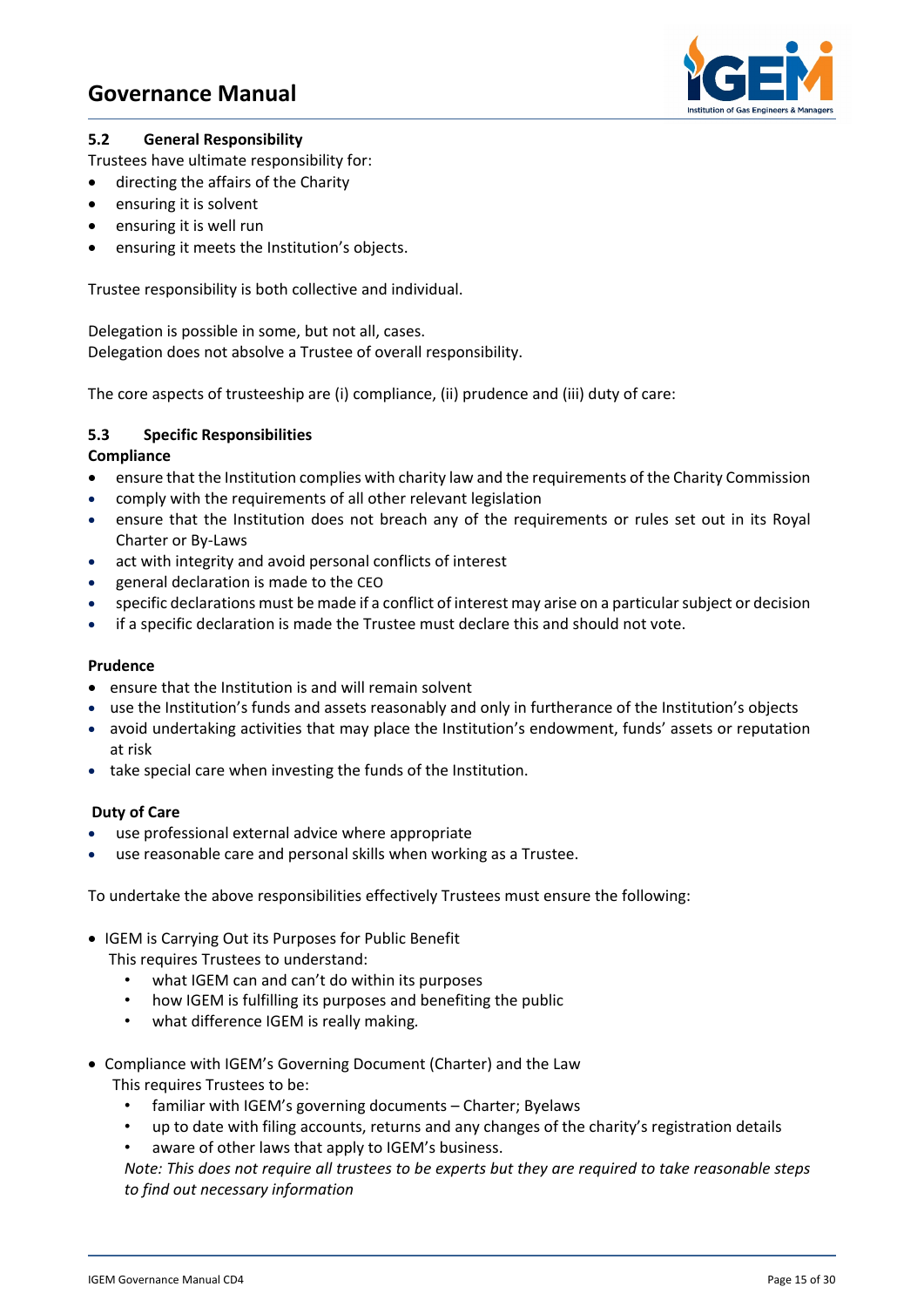

- Act in IGEM's Best Interests
	- This requires Trustees to:
		- make balanced, informed decisions
		- recognise and deal with conflicts of interest
		- ensure any trustee benefits are allowed
		- be prepared to question and challenge
		- accepting majority decisions.

 *Note: This does not require Trustees to preserve IGEM as a charity for its own sake, nor to serve personal interests*

• Manage IGEM's Resources Responsibly

This requires Trustees to:

- manage risks, protecting assets (reputation) and people
- secure the resources IGEM needs
- have and follow appropriate controls and procedures
- deal with land and buildings
- have responsibility for, and to, staff and volunteers.
- Act with Reasonable Care and Skill
	- This requires Trustees to:
		- use their skills and experience
		- decide when they need advice
		- prepare for meetings
		- get the information needed (financial, management)
		- be prepared in case something does go wrong.
- Ensure IGEM is accountable
	- This requires Trustees to:
	- meet legal accounting and reporting requirements
	- be able to show that IGEM complies with the law and is effective
	- be accountable to members, others with an interest in IGEM
	- ensure that staff and volunteers are accountable to Council
	- welcome accountability as an opportunity not a burden.

#### **5.4 Utilisation of Trustees**

Trustees will be assigned to one or more of the Institution's committees and may hold the position of Chairperson if appropriately qualified and experienced in the responsibilities of the Committee.

Trustees will serve on allocated Committees for the duration of their term as Trustee.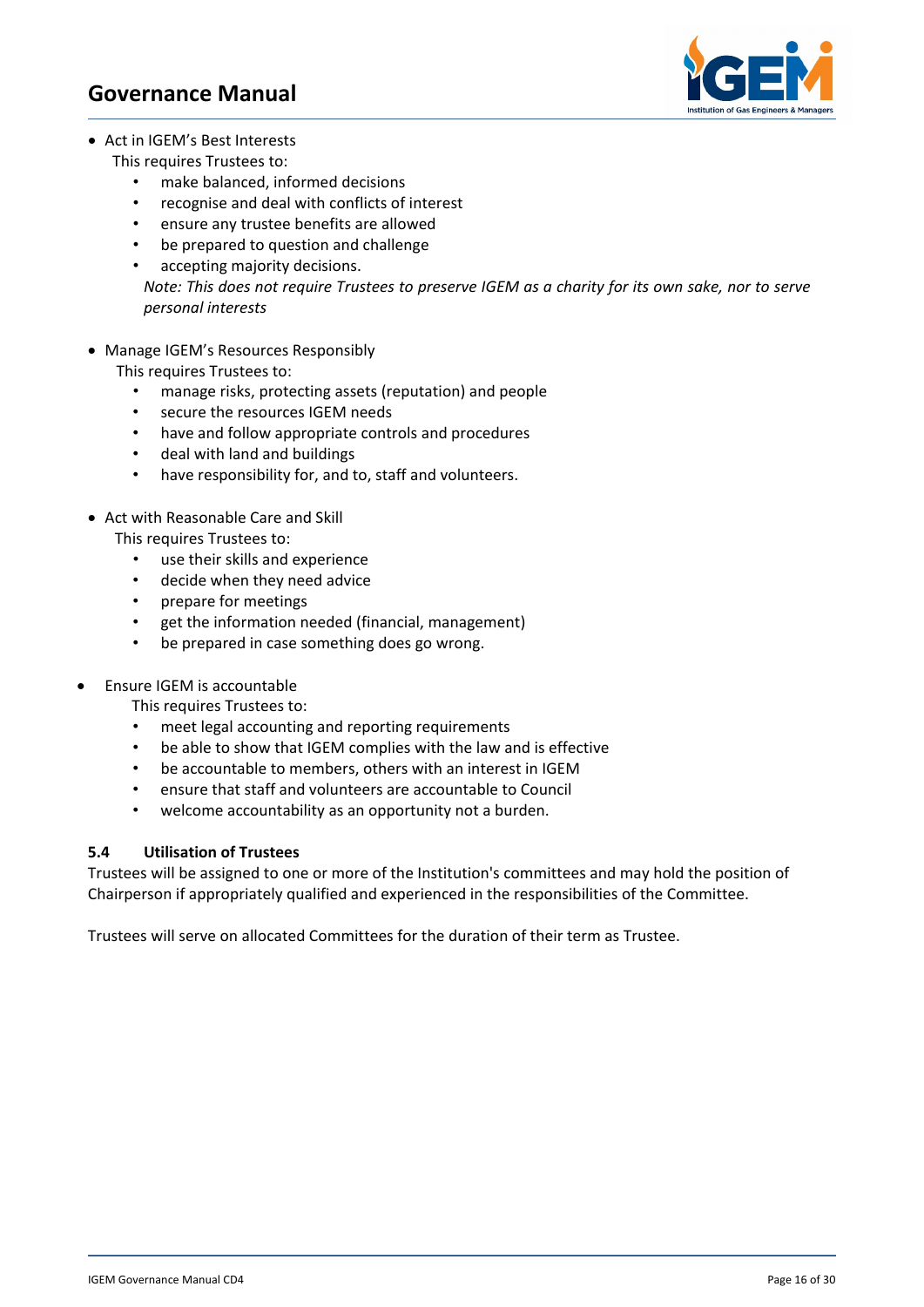

# **6. BOARDS & COMMITTEES OF COUNCIL** *(reference By-Law 16)*

#### **6.1 General**

Council may appoint Boards or Committees to consider and report to Council on any subject affecting the Institution.

The composition of Boards shall be determined by Council. The President (if not an appointed member), Honorary Secretary and CEO shall be ex-officio members of all Boards. A Board shall include at least five members of Council.

Council may also appoint Committees to consider and report to the Council or Executive Board on any subject affecting IGEM. Council may delegate to any Committee such of its powers and duties as it sees fit, but shall retain full responsibility for the actions of suchCommittees. The Council may dissolve a Committee at any time.

The composition of each Committee shall be determined in accordance with its approved Terms of Reference *(Attachment 6)*. Each Committee will have at least one trustee member and the majority of its members shall be members of IGEM.

The Chairperson of any Committee appointed directly by Council, shall be appointed annually at the first meeting of the Council following the AGM. The Chairperson shall be eligible for re-appointment. Casual vacancies on Committees shall be filled by the body which appointed the Committee. In the event that the position of Committee Chairperson becomes vacant, this vacancy can be filled by nomination from the Committee concerned and ratified by Council at the next availablemeeting.

The quorum for any Committee, other than the Membership Committee, shall be five (5). The quorumforthe Membership Committee will be six (6) with a majority of Engineering Council Registrants.

Any report submitted to the Council or Executive Board by a Committee shall be signed by the Chairperson and, if appropriate, shall indicate the names of the membersdissenting from the report.

The Policy covering Delegation of Authority from Council is robustly described *(Attachment 4).*

Boards and Committees will conduct an annual review of their Terms of Reference *(Attachment 6a-e)* and conduct an annual review of effectiveness & performance *(Attachment 19).* 

Any recommendation brought to Council by a Committee will be tabled by the Chairperson or his nominated representative.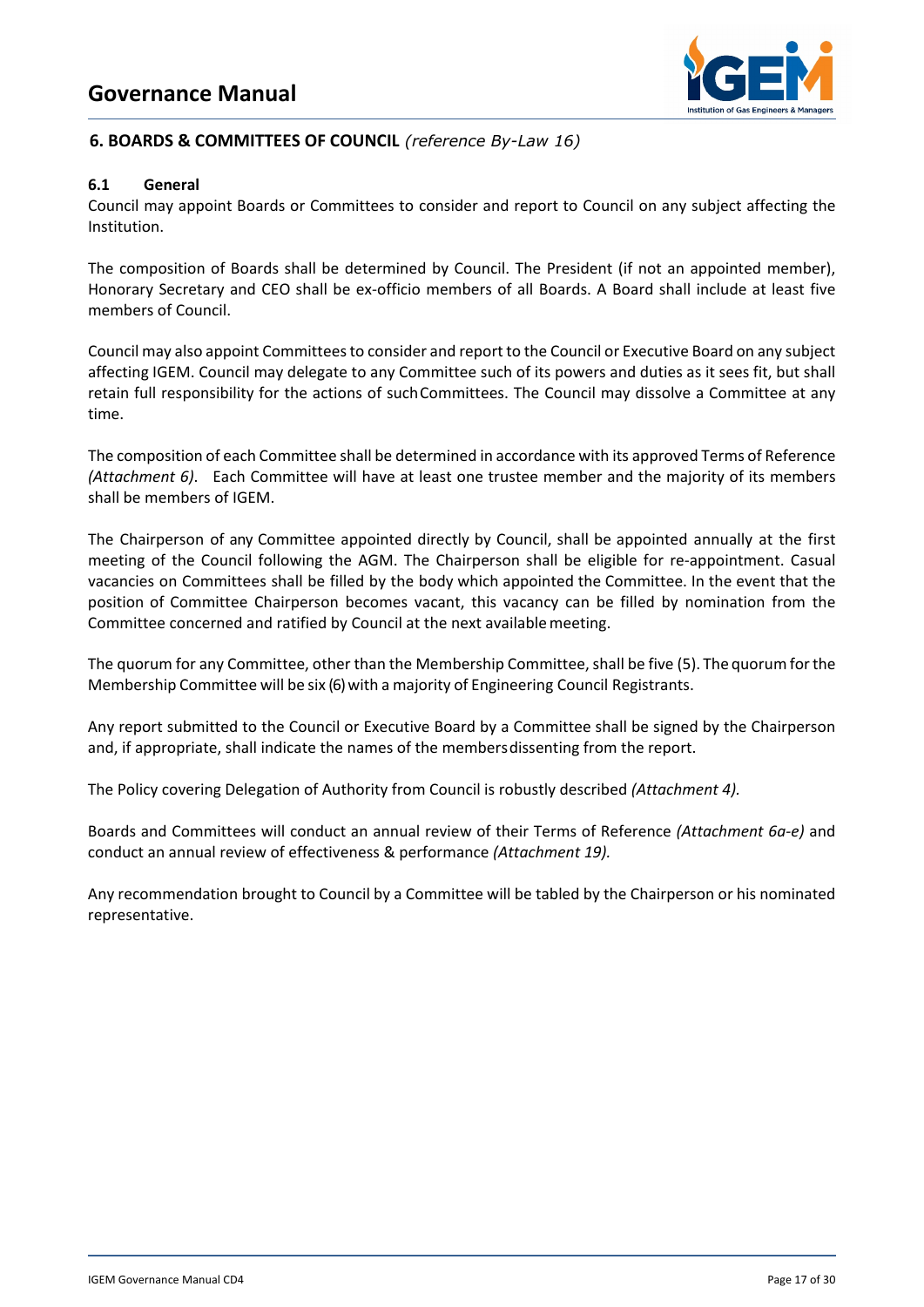

#### **6.2 Boards and Committee Structure**



#### **6.3 Executive Board**

The following Board reports directly into Council:

• Executive Board

# **Relationship of Executive Board to Council**

Council is the main governing body of the Institution and as the Institution is a Registered Charity all appointed members are Trustees. Whilst Council may delegate authority to an Executive Board and to committees it is ultimately responsible for all actions taken by them.

The Honorary Secretary, CEO and co-opted members are ex-officio members of Council and Executive Board without voting rights.

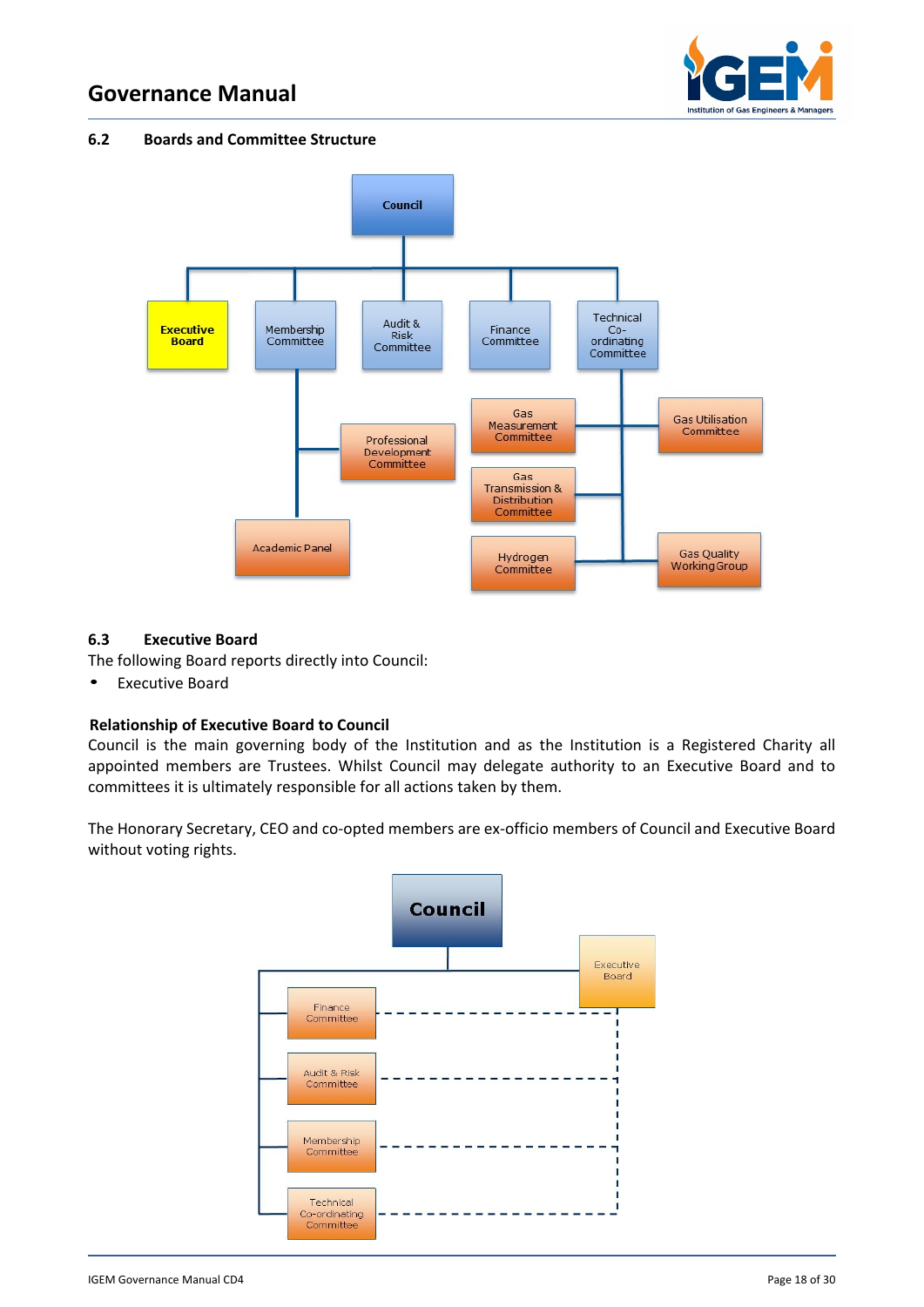

#### **Role of the Executive Board**

- to act as a steering committee to Council
- to vet matters prior to consideration by Council
- to consider highly confidential matters
- provide strategic direction to Council and contribute to the preparation of a Strategic Plan
- to handle routine matters that may otherwise take up Council's limited time
- to review major issues and make preliminary decisions for discussion and voting at Council
- the performance monitoring of the Institution and highlighting issues to Council
- to fulfill the role of a HR and Salary Review Committee
- to agree the CEO's targets, on an annual basis
- to monitor progress against the CEO's targets
- to provide advice to the CEO as necessary.
- to agree attendance at significant external events

The Executive Board, by consequence, will focus on the role description remit as described above. To fulfil this role the Executive Board will meet six (6) times per year. Four (4) meetings will be held, each prior to Council, focussing on business matters including those matters that will require subsequent Council decision and/or ratification. In addition, two (2) additional meetings will be scheduled each year, normally at a Stakeholder premises, where Executive Board focus will be on Strategy and stakeholder engagement.

The Executive Board streamlines the role of Council by making its deliberations more efficient and succinct. Judicious use of the Executive Board also enhances the role of Council.

To illustrate this, it is expected that Council can have, in addition to its primacy governance role, expanded discussions on matters that have strategic relevance for the industry and for the Institution. These discussions will generally be in three broad areas eg:

Strategic

- *debate developments related to gas engineering - explicitly future of heat, smart energy systems*
- *keep us abreast of government, academic, industry, skills provider, regulator & competitor activities*

Membership

- *discuss development of Section and national member activities*
- *assist development of initiatives & services to increase individual membership and Industrial Affiliate membership*
- *input to development of initiatives & services to attract next generation engineers & technicians*

Learned Society

- *contribute to strategic development of our Learned Society activities*
- *identify opportunities for conferences, seminars & events…*

#### **Composition of Executive Board**

- **President**
- Vice Presidents
- Immediate Past President
- Honorary Secretary<sup>1</sup>
- up to 3 further Members of Council<sup>2</sup>
- $CEO<sup>1</sup>$
- Up to 2 co-opted advisors $3$

*1 Ex Officio*

*2 To include a range of Council's constituency representatives e.g. IA, Supply Chain, Networks.*

*3 A senior member of IGEM and/or industry leader with board level experience.*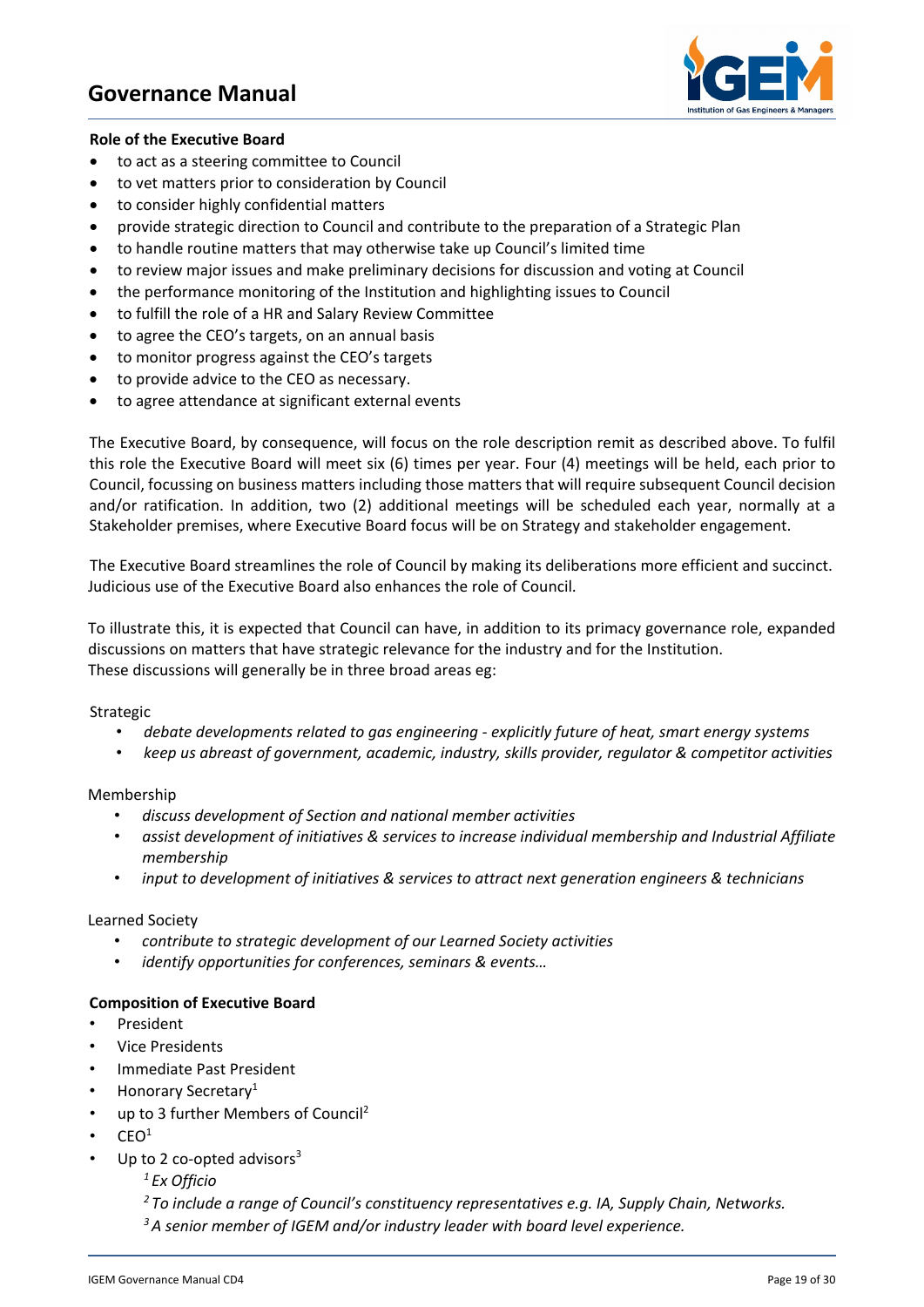

The three (3) further Members of Council are elected by Council, each for a tenure period of two (2) years. A rolling secession for these positions is required to maximise continuity on the Executive Board.

The full Terms of Reference for the Executive Board are included as an attachment *(Attachment 5).*

#### **6.4 Committees**

The following Committees report directly into Council:

- Audit & Risk Committee
- Finance Committee
- Membership Committee
- Technical Co-ordinating Committee.

#### **Roles of Committees and responsible officers:**

#### *Finance Committee*

The Finance Committee is a standing committee of the Institution with responsibility, within limits prescribed by Council, for the prudent operation of its finances. The Committee shall make recommendations to Council for the actions that are necessary for prudent financial management. The Committee will submit its minutes to Council.

The general functions and responsibilities of the Finance Committee are to:

- ensure the prudent operation of IGEM's finances;
- provide a sound governance framework for conduct of the IGEM's finances;
- manage, through external advisors, the Institution's Investment portfolio;
- ensure IGEM complies with Financial Statutory requirements
- oversee major bids and contracts.

The Chairperson of the Committee shall be accountable to Council for guidance and assurance in respect of the following:

- financial Procedures
- delegated Financial Authority Limits
- accounting Policies
- Investment Strategy (in conjunction with the Institution's Investment Advisor)
- management Accounting Processes
- production of the Institution's Budget
- monitoring performance against the Budget and making recommendations for improvement
- drafting the Annual Report & Accounts
- reviewing the appointment of the Auditor
- reviewing the appointment of the Investment Manager.

The Committee will have the Institution's Auditor or Investment Manager in attendance when appropriate.

The full Terms of Reference for the Finance Committee are included as an attachment *(Attachment 6a).*

#### *Audit & Risk Committee*

The Audit & Risk Committee is a standing committee of the Institution with responsibility, within limits prescribed by Council, for the prudent operation of its risk management processes and conduct of audits. The Committee shall make recommendations to Council for the actions that are necessary for prudent risk management. The Committee will submit its minutes to Council.

The general functions and responsibilities of the Audit & Risk Committee are to:

**•** audit the application of and compliance with IGEM policies, procedures and governance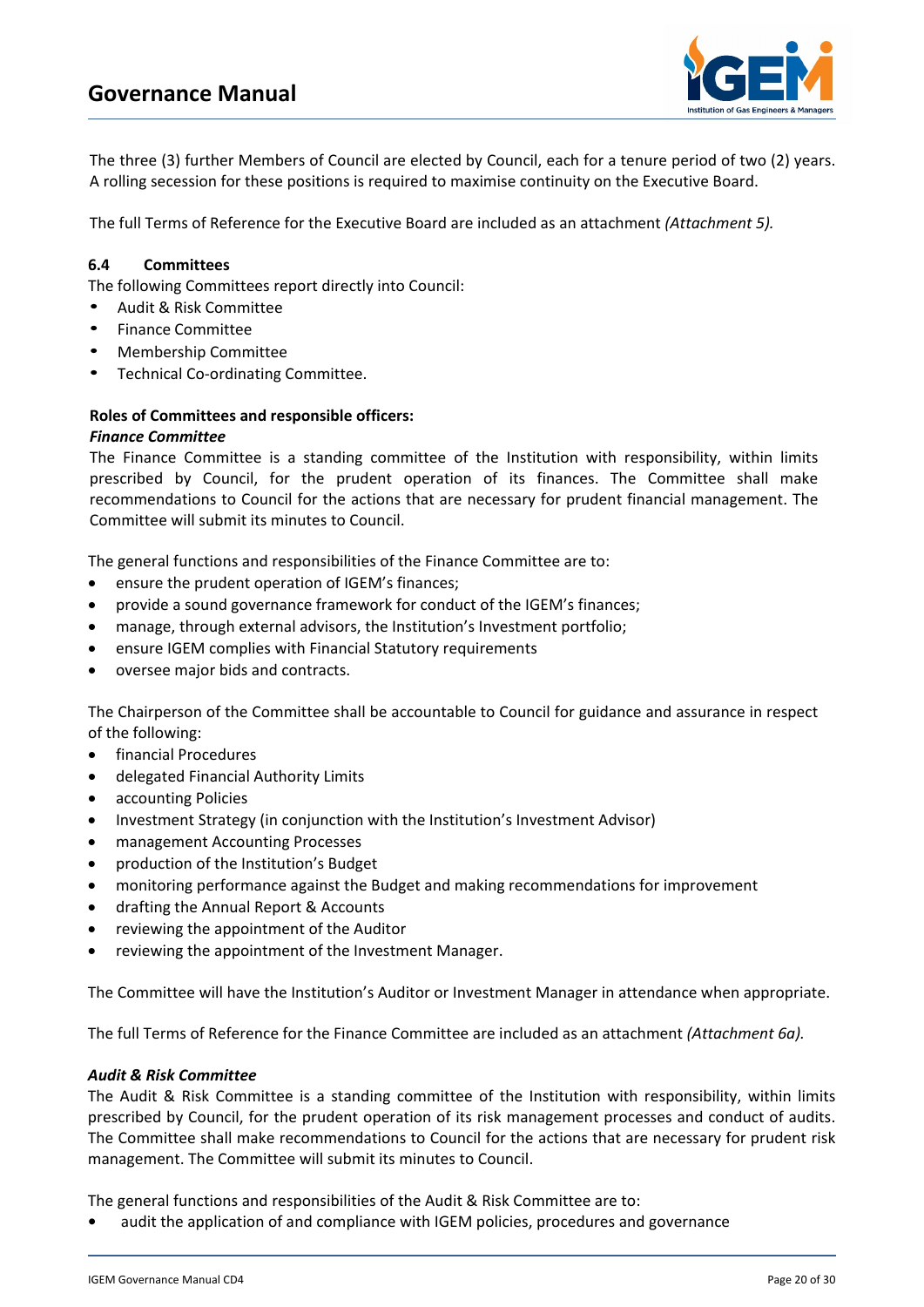

- **•** ensure robust business risk identification and management
- **•** ensure robust project risk identification and management
- **•** provide assurance to Trustees that the running of IGEM is compliant with its own governance requirements
- **•** audit the membership registration and application procedures to test for compliance with Engineering Council requirements
- **•** audit the Quality System requirements to test compliance with BS EN ISO 9001:2015.

The full Terms of Reference for the Audit & Risk Committee are included as an attachment *(Attachment 6b).*

#### *Technical Co-ordinating Committee*

The Technical Co-ordinating Committee is a standing committee of the Institution with responsibility, within limits prescribed by Council, for the prudent operation of its technical programme. The Committee shall make recommendations to Council for the actions that are necessary for prudent operation of the technical function. The Committee will submit its minutes to Council.

The functions and responsibilities of the Technical Co-ordinating Committee are to:

- understand industry requirements for technical standards
- produce technical standards
- promote technical standards
- develop partnerships and alliances for technical standards
- exploit market opportunities.

A Chairperson will be appointed by Council. The Chairperson shall be a Chartered Engineer Member of IGEM.

The Chairperson shall not formally represent a major stakeholder (but may be an employee of one). The full Terms of Reference for the Technical Co-ordinating Committee are included as an attachment *(Attachment 6c).*

#### *Membership Committee*

The Membership Committee is a standing committee of the Institution with responsibility, within limits prescribed by Council, for the prudent operation of its membership, accreditation and professional development processes. The Membership Committee, on behalf of Council, approves applications for the election and transferforthe eight classes of membership. It is assisted by the Academic Panel (AP) and the Professional Development Committee (PDC) in the assessment and approval of non-exemplifying individual academic qualifications. IGEM aims to ensure that applications for all grades of membership are assessed speedily, accurately and fairly, in accordance with IGEM's By-Laws. The Committee will submit its minutes to Council.

The general functions and responsibilities of the Membership Committee are:

- to be responsible to Council for operation of Engineering Council's licences
- to be gatekeepers of professional standards
- establish criteria for new grades of membership
- monitor membership
- review membership categories against market environment
- consider all applications for membership
- approve a list of suitable Assessors for use registrations
- consider general matters of policy and procedure of concern to membersas appropriate.

The Chairperson shall be a Chartered Engineer Member of IGEM.

The full Terms of Reference for the Membership Committee are included as an attachment *(Attachment 6d).*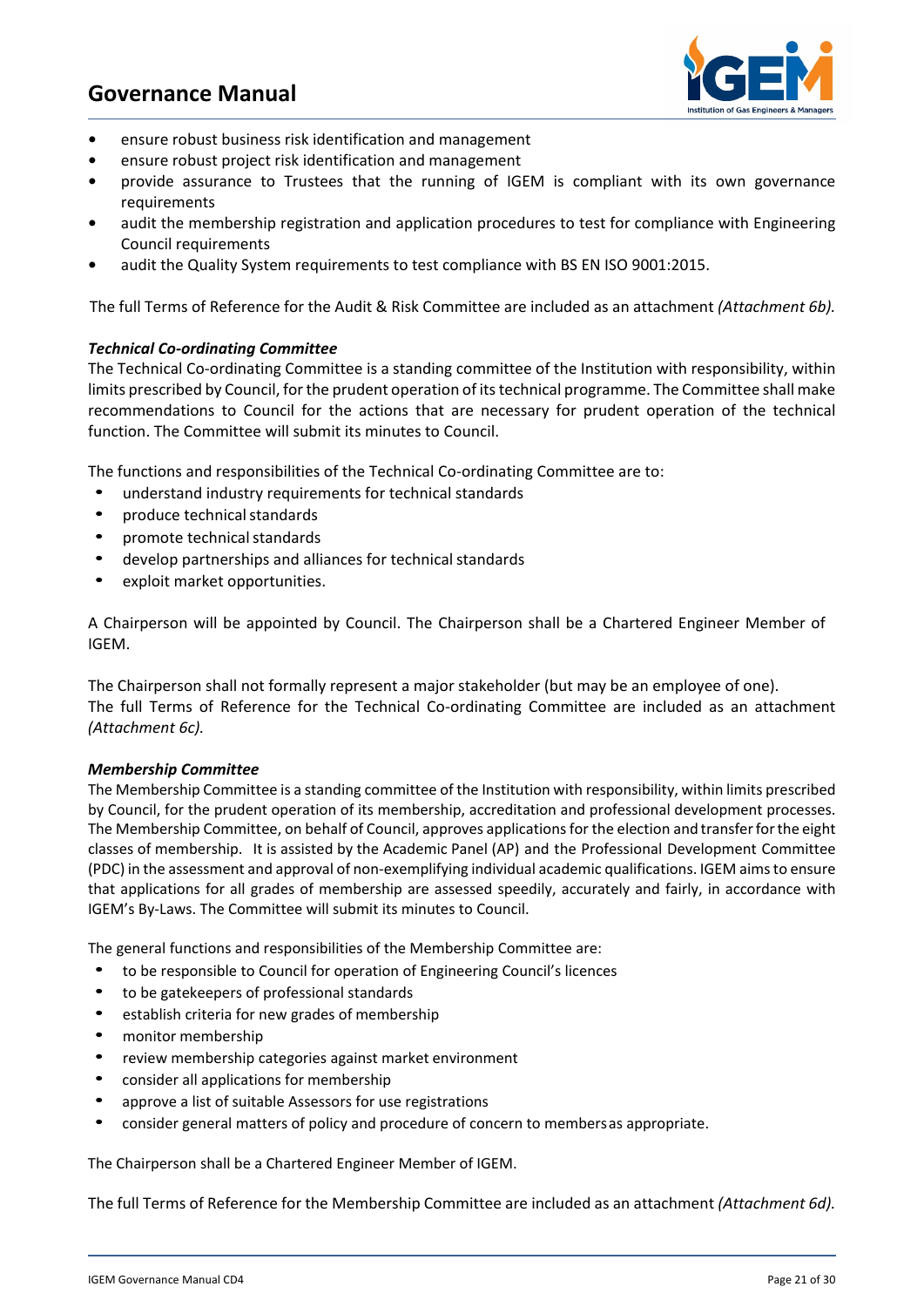

#### **Secretaries**

All Committees and Boards will have a Secretary. The CEO acts as secretary to Council and Executive Board.

All Committees, Panels or Working Groups will appoint a secretary, whose responsibilities include:

- ensuring announcements of meetings are made with sufficient notice
- ensuring proper records of attendance at meetings are kept
- ensuring papers are succinct, with a clear purpose
- ensuring papers are distributed to Committee members, two weeks prior to the meeting where possible.
- ensuring proper minutes are written, approved, distributed and kept (include list of attendees and designation, quoracy)
- ensuring all meetings have an agenda (including minutes of last meeting and matters arising, date of next meeting, any other business).
- ensuring confidentiality where required, including for data protection purposes
- ensuring that membership records are duly kept and maintained on IGEM's CRM (Customer Relationship Management) platform.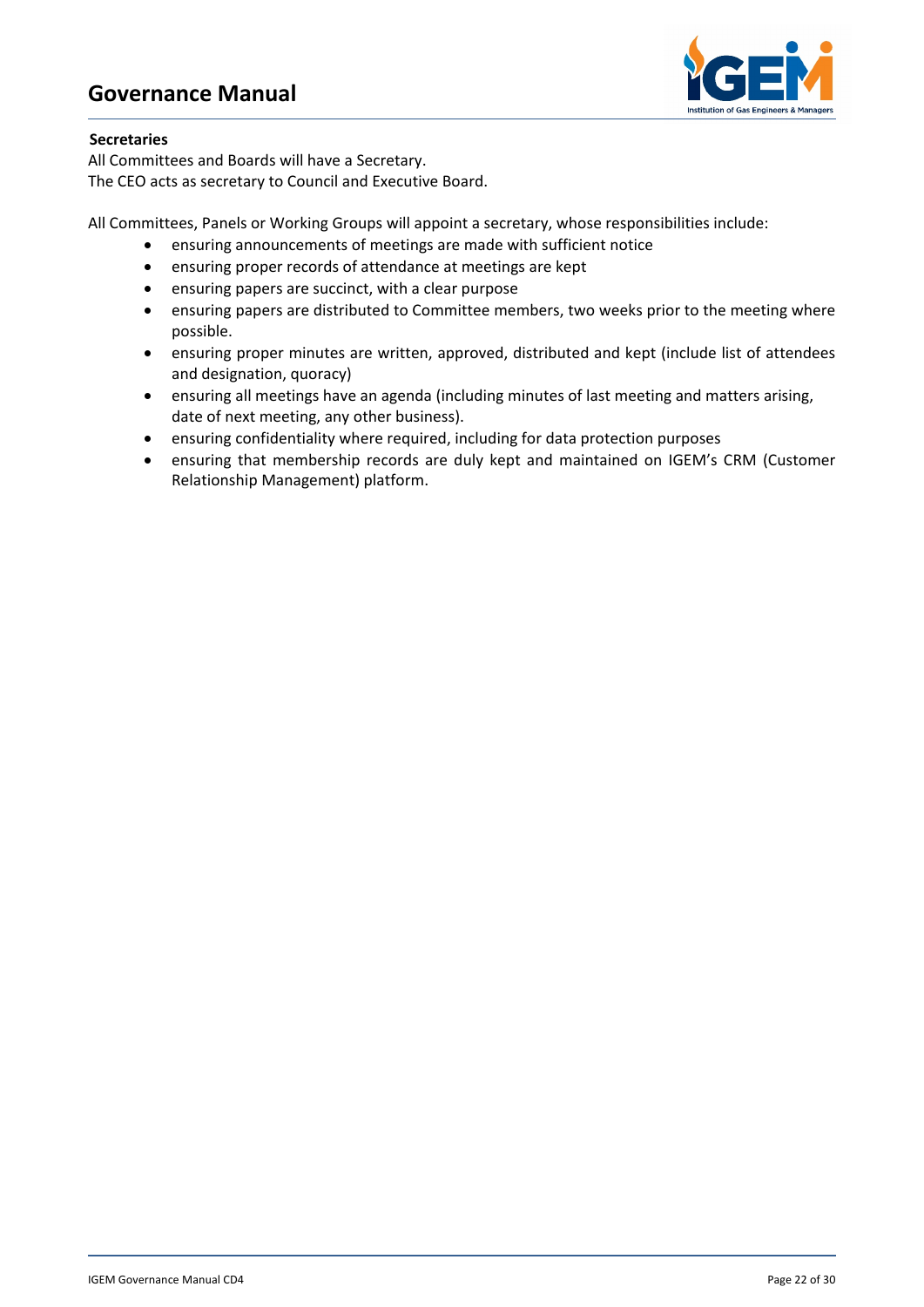

# **7 ANNUAL SCHEDULE OF BUSINESS MEETINGS**

# **(Council, Executive Board, Committees)**

| <b>Month</b>    | <b>Council</b> | <b>Essential</b><br><b>Business</b>                                                 | <b>Executive</b><br><b>Board</b>                                     | <b>Essential Business</b>                                                                                 | <b>Delegated</b><br><b>Committees</b> | <b>Essential</b><br><b>Business</b>           |
|-----------------|----------------|-------------------------------------------------------------------------------------|----------------------------------------------------------------------|-----------------------------------------------------------------------------------------------------------|---------------------------------------|-----------------------------------------------|
| January         |                |                                                                                     |                                                                      |                                                                                                           |                                       |                                               |
| February        |                |                                                                                     |                                                                      |                                                                                                           | <b>Audit &amp; Risk</b>               |                                               |
|                 |                |                                                                                     |                                                                      |                                                                                                           | Membership                            |                                               |
|                 |                |                                                                                     |                                                                      |                                                                                                           | <b>TCC</b>                            | Technical<br>Strategy review                  |
| March           | Council        | Adoption of<br><b>IGEM</b> accounts<br>& Annual<br>Review<br>Nominations<br>for VPs | Executive<br><b>Board</b>                                            | CEO Appraisal<br>Adoption of IGEM<br>accounts<br>& Annual Review                                          | <b>Finance</b>                        | Review and<br>Propose adoption<br>of accounts |
| <b>April</b>    |                |                                                                                     |                                                                      |                                                                                                           |                                       |                                               |
| May             |                | AGM                                                                                 |                                                                      |                                                                                                           | <b>Audit &amp; Risk</b>               |                                               |
|                 |                | Auditors                                                                            | Appointment of<br>Executive<br>Board<br>(Stakeholder)<br>Approval of |                                                                                                           | Membership                            | Membership<br>Strategy review                 |
|                 |                | IGEM accounts                                                                       |                                                                      |                                                                                                           | <b>TCC</b>                            |                                               |
| June            | Council        | Annual Risk<br>Register                                                             | Executive<br><b>Board</b>                                            | Annual Review of<br><b>Business Plan</b><br><b>Strategy Focus</b><br>Agree next year<br>budget principles | <b>Finance</b>                        | Investment<br>Managers review                 |
| July            |                |                                                                                     |                                                                      |                                                                                                           |                                       |                                               |
| <b>August</b>   |                |                                                                                     |                                                                      |                                                                                                           |                                       |                                               |
| September       | Council        | Annual Self-<br>Assessment                                                          | Executive<br><b>Board</b>                                            |                                                                                                           | <b>Audit &amp; Risk</b>               |                                               |
|                 |                | Consider<br>appointment of<br>Investment<br>managers                                |                                                                      |                                                                                                           | Membership                            |                                               |
|                 |                |                                                                                     |                                                                      |                                                                                                           | <b>TCC</b>                            |                                               |
| <b>October</b>  |                |                                                                                     |                                                                      |                                                                                                           | <b>Finance</b>                        | Review and<br>propose adoption<br>of budget   |
|                 |                |                                                                                     |                                                                      | Approve budget                                                                                            | <b>Audit &amp; Risk</b>               |                                               |
| <b>November</b> |                |                                                                                     | Executive<br>Board<br>(Stakeholder)                                  |                                                                                                           | Membership                            |                                               |
|                 |                |                                                                                     |                                                                      |                                                                                                           | <b>TCC</b>                            |                                               |
| <b>December</b> | Council        | Ratification of<br><b>Budget</b>                                                    | Executive<br><b>Board</b>                                            | HR general<br>Nominations for<br>VPs, succession<br>planning                                              |                                       |                                               |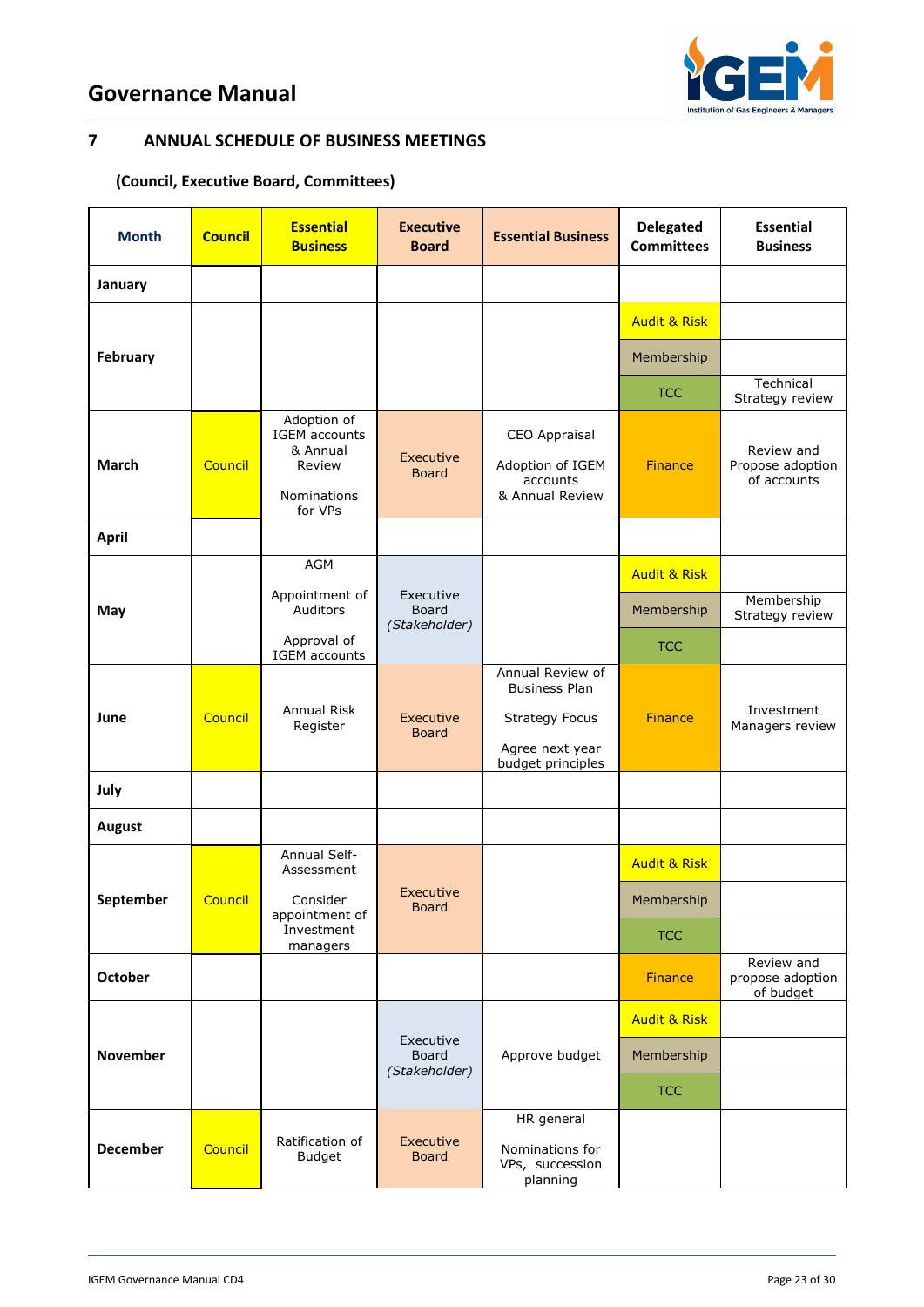

# **8. SECTIONS, DIVISIONS, BRANCHES AND GROUPS** *(reference By-law 17)*

The power to form Sections, Divisions, Branches and Groups of IGEM shall be vested in Council. Council may draw up and vary as they think fit regulations for their formation and governance.

The Institution has Sections as follows:

- Far East District Section
- Irish Section
- London, Southern and Eastern Section
- North West District Section
- Midlands Section
- North East and Yorkshire Sections
- Scottish Section
- South West Section
- Wales Section.

Each Section has a Trustee representative on Council. The Irish Section is an 'all-island' Section covering both the north and south of Ireland.

The following also operate as Sections of the Institution with the same representation of Council:

- Young Persons Network
- Industrial Affiliates

# **9. THE GENERAL ROLE OF SECRETARIAT**

IGEM employs a professional Secretariat. The primary role of the Secretariat is to advise and assist in the implementation of strategy, as identified and related from the governing bodies of IGEM, through execution of the approved Business Plan.

The Secretariat comprises of a staff team based at its office in Kegworth, Derbyshire and a small level of staff support in Hong Kong. IGEM may also on occasions recruit external staff at various locations around the United Kingdom to suit business needs.

An Organisation Chart of the Secretariat is formalised and routinely updated as required *(Attachment 10).*

All staff roles and responsibilities are subject to the terms and conditions laid down in IGEM's Handbook of Terms and Conditions of Employment (CD7).

All roles have clearly described Job Descriptions. These Job Descriptions are reviewed and revised annually as part of the Annual Appraisal Process.

#### **Roles reporting to the CEO**

The organisation is designed and managed by the CEO to best fulfil the demands of the Institution in carrying out its primary objects, as defined in the Royal Charter and the agreed strategy.

Generally, the following functional roles will be required for effective operation of the Secretariat. These roles will normally report directly to the CEO, with the roles supported as appropriate with additional members of staff to provide the desired skills base:

# **9.1 Head of Finance & Business**

 To effectively manage the Institution's financial operations and business administration to facilitate delivery of the organisation's strategy and supporting Business Plan:

• *to ensure that the Institution operates and benefits from sustainable financial management*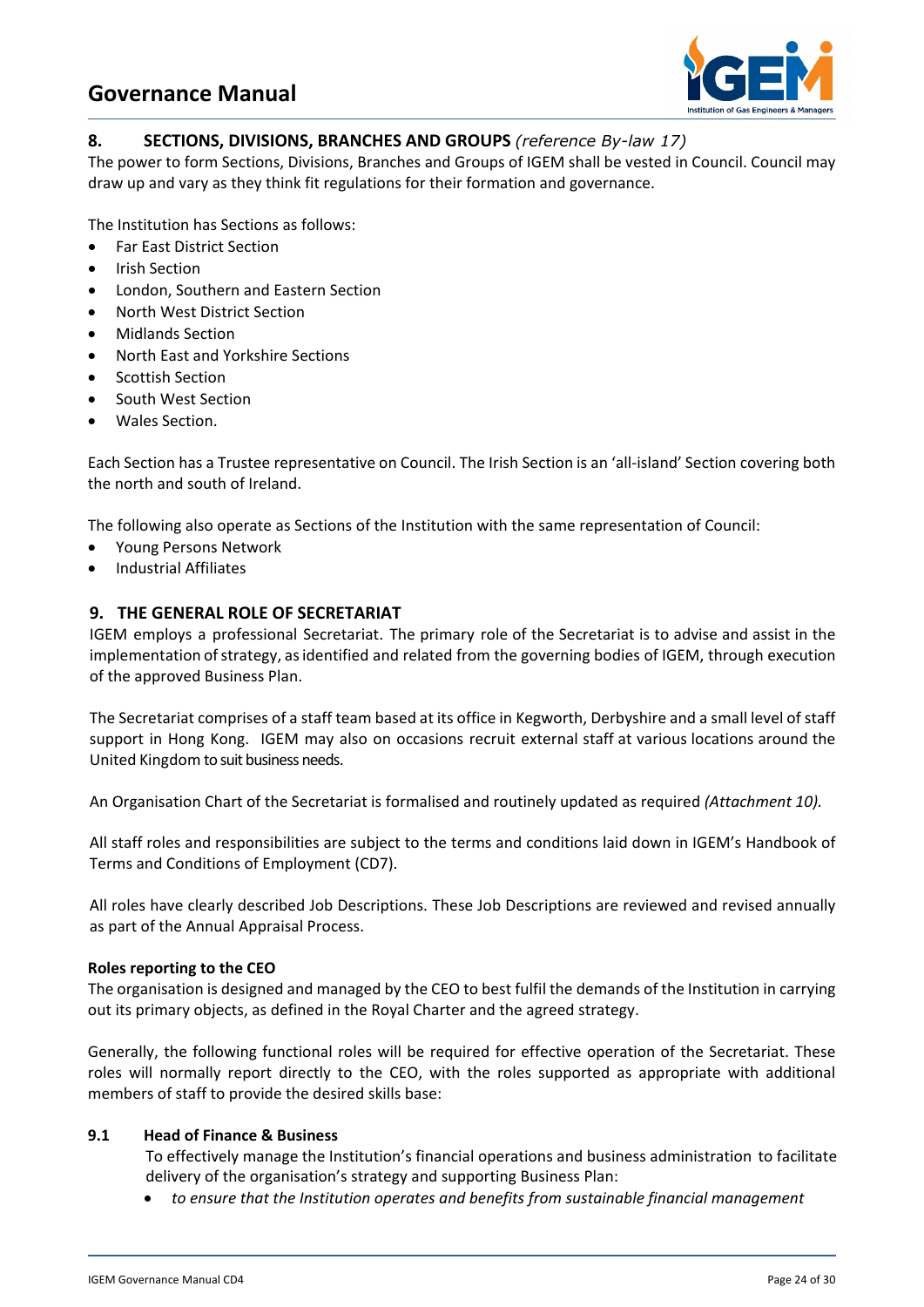

- to ensure that the Institution operates and benefits from sustainable financial investments' *performance*
- *compliance*
- *to provide robust Business Contracts performance management & oversight*
- *to ensure that the Institution operates with fully capable, modern & efficient Business Management systems*
- *to provide HR services to the organisation.*

#### **9.2 Head of Membership Services**

To lead on the delivery of the IGEM's strategic objectives for all membership activities, including recruitment and retention:

- *to ensure that IGEM maintains a sustainable, growing membership, with associated revenues, that is centred on competence, professional qualification and registration*
- *to ensure that IGEM maintains a sustainable, growing Industrial Affiliate membership across defined market segments, that is centred around competence & networking and provides robust associated revenues*
- *to ensure IGEM has attractive, sought after membership value propositions for all key grades of membership, and sectors (upstream & downstream) seeking to enhance these continuously and embrace a range of channels for delivery of membership benefits*
- *to maintain compliance of all IGEM's qualifications operations (membership, accreditations, approvals) against the EC regulatory framework*
- *to ensure IGEM's qualifications operation is sustainable, having a robust trained volunteer base for sustainable delivery*
- *to effectively manage all membership & technical subscriptions, and retention campaigns to meet defined annual financial objectives.*

#### **9.3 Head of Technical Services & Policy**

To lead on the delivery of IGEM's strategic objectives for all Technical Services and Policy activities:

- *to promote and manage the facilitation, development, production of Technical Standards and related activities including research, record management, training and liaising with industry and external stakeholders as required*
- *to maximise revenue from new and sustained sales of Standards & their derivatives including licences, training content; technical content in support of increasing quality of membership value propositions; publications; technical products; professional services; approvals of training providers etc*
- *to lead on major technical initiatives/projects that the Institution wishes to pursue,*
- *to respond to Government Consultations based on consolidated member input*
- *to create, input to and/or deliver sound technical policy positions*
- *to manage the Technical Information base of the Institution*
- *to govern processes for Approved Training.*

#### **9.4 Head of Marketing & Events**

To lead on the delivery of IGEM's Conferences and Events ensuring quality execution and delivering robust and net positive financial performance:

- *to ensure that all of IGEM's products, publications (all formats), journals, newsletters, services, conferences and events are effectively promoted to both members and non-members, using the full range of communications channels available with strong impact and ROI*
- *to champion brand ownership for the organisation ensuring clear brand and design guidelines are available and practised by the organisation for all business purposes and across all channels*
- *to maintain quality content for the IGEM website and related apps.*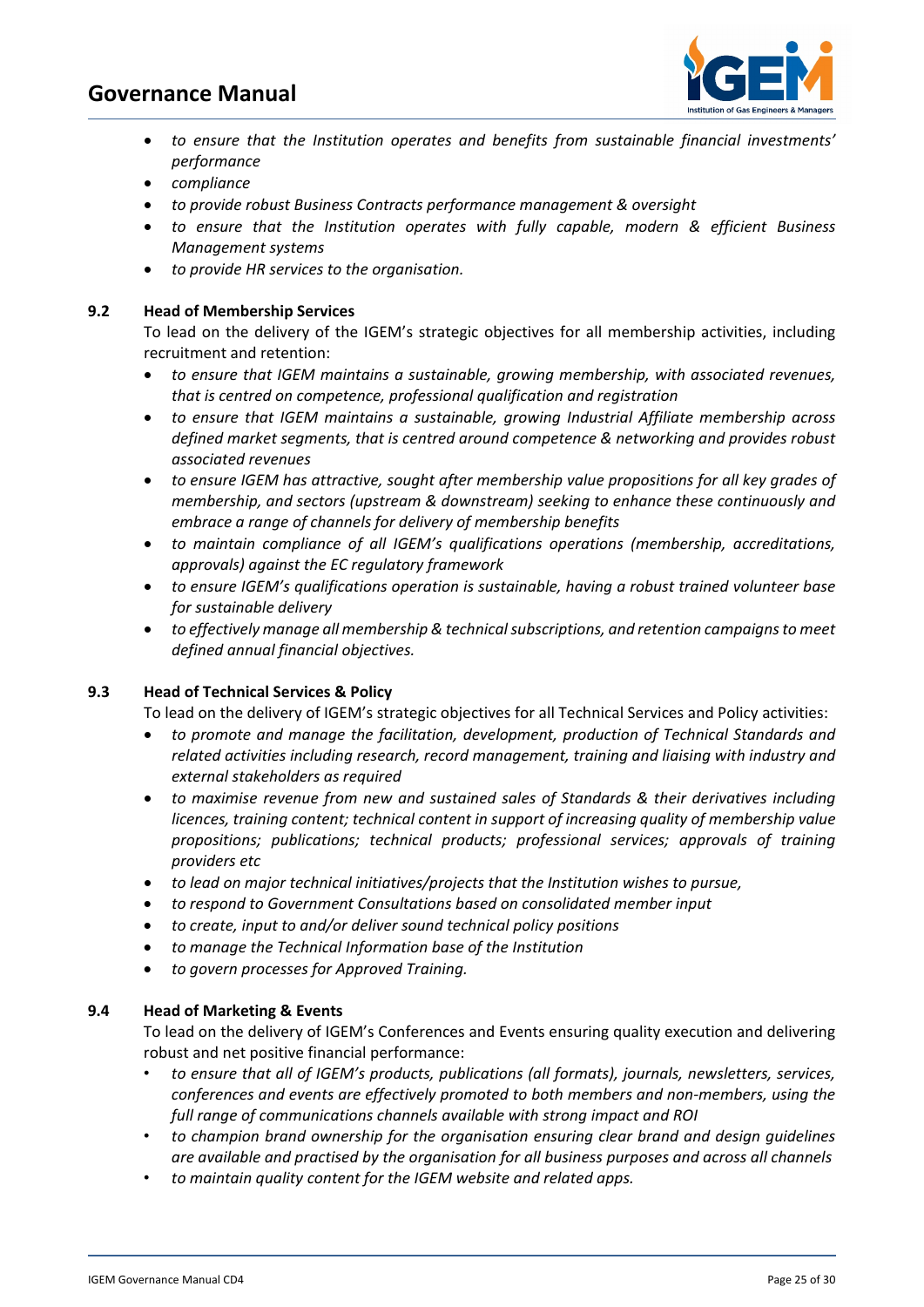

#### **9.5 Head of Development & Knowledge Delivery**

To lead on the delivery of the IGEM's strategic objectives for business development and knowledge delivery activities:

- *to lead on the definition and timely delivery of high quality, appealing technical programmes for IGEM Technical Conferences and Major Events, ensuring that revenue contributions are maximised*
- *to lead and deliver IGEM's Technical Training CPD Portfolio, ensuring maximum uptake and revenue contribution*
- *to expand the range of products & services for knowledge delivery, ensuring that the offers are appealing, taken up and make positive revenue contribution eg rolling webinar programmes, incompany training, applications, e-learning & web platforms etc.*
- *to research, collaborating with colleagues accordingly, new insights leading to the development of new products, enhanced membership value propositions/benefits and/or new markets eg Industry Affiliate segments, Ireland*
- *to develop funding proposals in the shapes of tenders or sponsorship packages as required.*

# **9.6 Membership Development Manager (Far East)**

To lead on promotion and provision of full value delivery to IGEM's FE & Mainland China membership base, while developing key relationships to develop membership growth in accordance with agreed recruitment and retention plans.

To support a sustainable Far East District Section and to grow its activities through recruitment and retention of individual members and to Industrial Affiliate (IA) 'company' members, ensuring provision of sought after product and service value propositions to both:

- *to further build IGEM's brand in the Far East, with an initial focus on the Mainland China market*
- *to recruit IGEM members from the Mainland China, with member manager and industrial affiliates identified as quick-wins for membership growth*
- *to establish relationship with China Gas Association and local territory Gas Associations.*

# **9.7 Personal Assistant to the CEO**

- *to provide a full range of confidential PA services to the CEO*
- *to provide a full range of confidential PA services to the President of IGEM and to be responsible for the delivery of a number of Presidential events which are held on an annual basis, raising required target funds to, at minimum, cover the fully loaded costs of such events*
- *to liaise effectively with a range of key stakeholders, and be responsible for the successful delivery of the Institution's Annual Awards programme*
- *to lead and deliver effective Facilities management for IGEM House*
- *to maximise revenue sales from 'MeetPoint Midlands' external conferencing and from IGEM House.*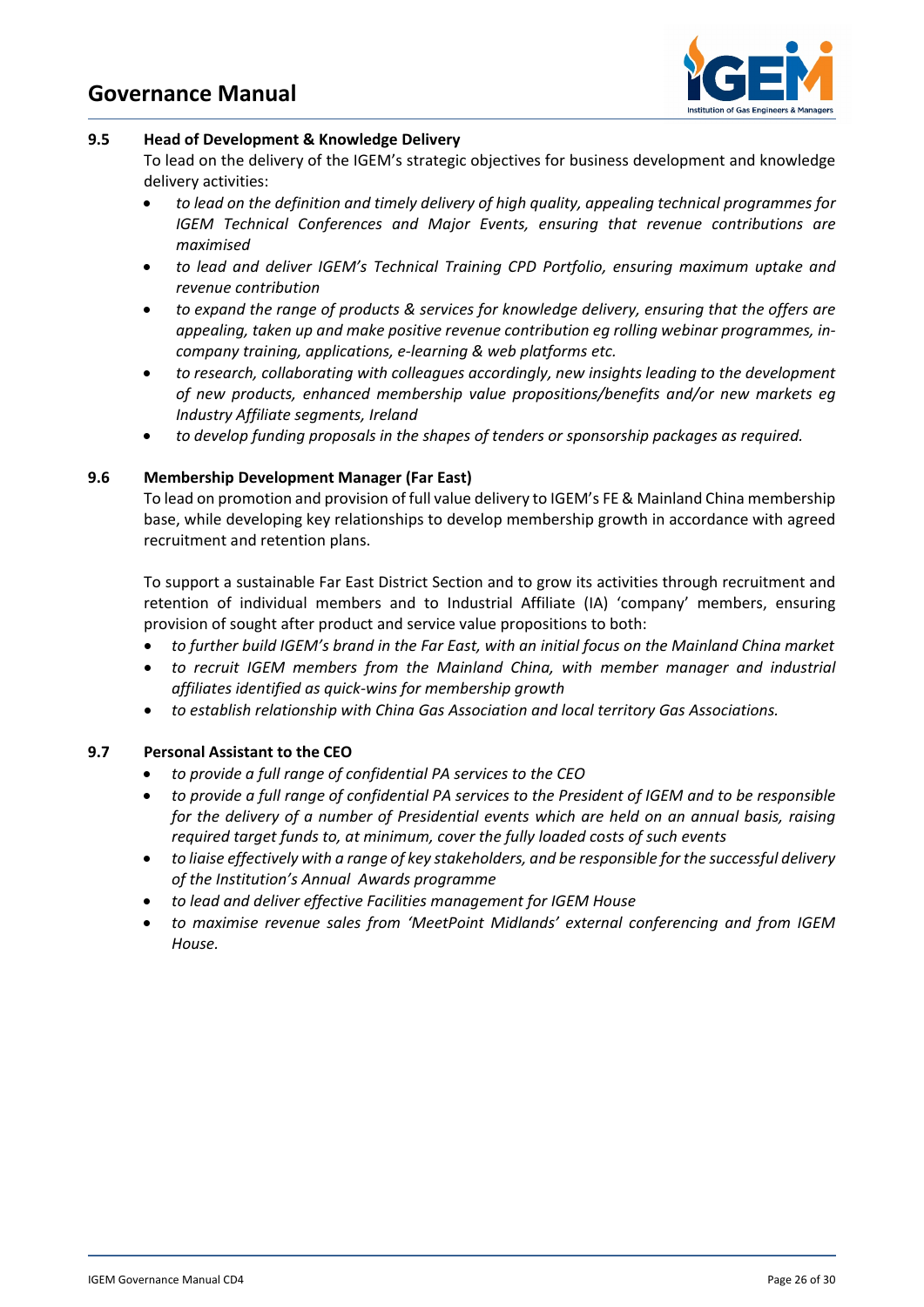

# **10. LEGAL LIABILITIES** *(reference By-Law 18)*

# **10.1 Liability of the Council** *(refer 18A)*

No act of Council which shall have received the expressed or implied sanction of the Corporate members present at a meeting of IGEM, shall be impeached by any member of IGEM on any grounds whatsoever, but shall be deemed to be an act of IGEM.

# **10.2 Liability of Members of the Council** *(refer 18B)*

No member of Council, nor of any class in IGEM, shall have power, without the authorisation of Council, to enter into any contract, obligation, pledge, or expense on behalf of IGEM, and if he should do so, he shall be personally liable thereto.

Each member of Council, or of its Boards and Committees, or of a Section or Branch Committee, and each member of a Committee appointed pursuant to the provision of By- law 18B, and any officer of IGEM, shall be indemnified out of the funds and property of IGEM to such extent as the Council shall approve from and against such costs, charges or damages as he may sustain by reason of his accepting office or acting in execution of the duties or power imposed upon him or given to him by the Charter or these By-laws.

Information explaining this aspect of governance by requesting all members to read and understand IGEM's By-Laws is contained in the letter sent to all members of IGEM on their being elected to membership of IGEM. A copy of IGEM's By-Laws is also available on IGEM's website.

# **11. FINANCIAL GOVERNANCE** *(reference By-Law 11)*

#### **11.1 Accounts** *(refer 11A)*

Council shall cause proper books of account to be kept with respect to:

- all sums of money received and expended by Council
- all matters in respect of which receipt and expenditure takes place, and
- all sales and purchases of goods by IGEM and the assets and liabilities of IGEM.

Proper books shall be deemed to be such as are necessary to give a true and fair view of the state of IGEM's affairs and to explain its transactions.

The books of account shall be kept in the offices of IGEM or at such other places in the United Kingdom as Council may direct and they shall always be open to inspection by members of Council.

# *Inspection of Accounts (refer 11B)*

Council shall from time to time determine whether and to what extent and at what times and places and under what conditions or regulations the accounts and books of IGEM or any of them shall be open to the inspection of members not being members of the Council and no member (not being a member of Council) shall have any right of inspecting any account or book or document of IGEM except as so determined.

#### *Presentation of Accounts (refer 11C)*

Council shall cause to be prepared and laid before the members at each AGM:

- a statement of the receipts and payments during the preceding year to the  $31<sup>st</sup>$  day of December
- a balance sheet as at such 31st day ofDecember
- a statement of the funds at such date held in trust by or for IGEM
- a report on the work of IGEM during the preceding year to the  $31<sup>st</sup>$  day of December.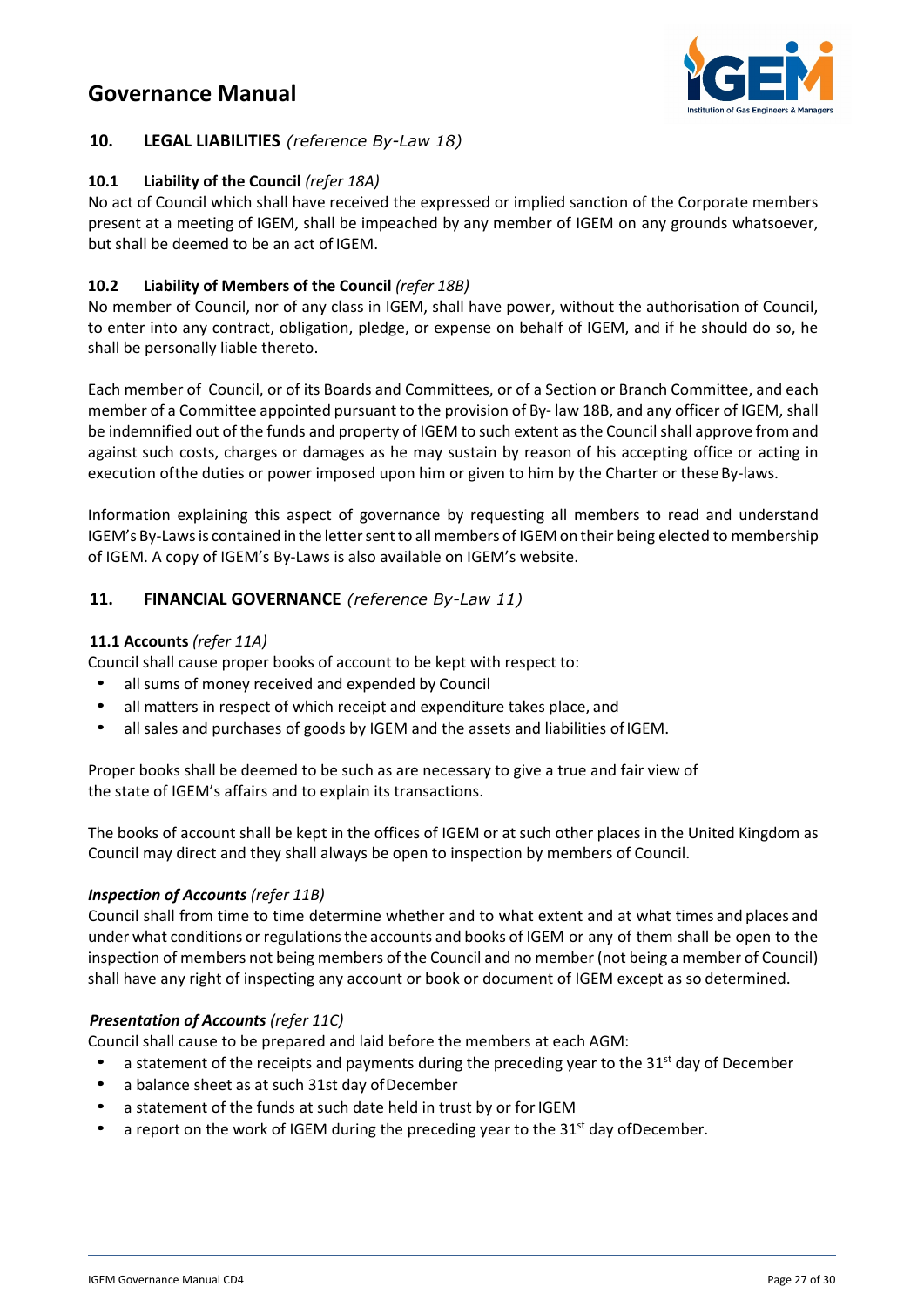

# **11.2 Delegated Authority**

Certain Council, Board and Committee members, Honorary Officers and employees of IGEM have devolved authority, and the associated accountability, regarding financial and non-financial matters. This financial delegation authority is included within the Delegated Authority from Council to Committees and Boards of Council *(Attachment 4).*

# **11.3 Auditors** *(reference By-Law 13)*

### *Appointment of the Auditors (refer 13A)*

The Auditors shall be qualified in accordance with the current provisions of the relevant Companies Act, and shall be appointed annually by the Corporate Members at the AGM.

Council may fill any casual vacancy in the office of the Auditor.

Council, who may also authorise the payment of such expenses of the Auditors as it thinks proper, shall fix the remuneration of the Auditors of IGEM.

#### *Auditors' Report (refer 13B)*

The Auditors shall make a report to the members on the accounts examined by them and on all accounts and financial statements laid before IGEM in AGM during their tenure of office and such report shall state whether they have obtained all necessary information for the purposes of their audit and whether in their opinion all proper books of account have been kept by IGEM and whether the financial statements and accounts laid before IGEM in AGM give a true and fair view of IGEM's affairs.

The Auditors' report shall be read before IGEM in AGM and shall be open to inspection by any member.

Every Auditor of IGEM shall have a right of access at all times to the books and accounts of IGEM and shall be entitled to require from the officers of IGEM such information and explanation as he thinks necessary for the performances of the duties of the Auditors.

The Auditors of IGEM shall be entitled to attend any AGM of IGEM and to receive all notices of and other communications relating to any AGM which any member of IGEM is entitled to receive and to be heard at any AGM which they attend on any part of the business of the meeting which concerns them as Auditors.

#### **11.4 Funds & Reserves**

Trustees are collectively responsible for the prudent management of IGEMs finances including its reserve funds. IGEM maintains a number of reserve funds each under professional management.

These funds are categorised as follows:\*

- A. Restricted Funds
	- Scholarships & Medals Fund
	- LNG Fund/Gas Innovation Fund (tbc)
- B. Unrestricted Designated Funds
	- General Reserve
	- Property Maintenance Fund
	- Development Fund

The Trustees apply regular monitoring of all funds and reserves and will maintain review triggers for this purpose.

Details of the Objects of the funds are provided, together with IGEM's Reserves Policy, are provided in an attachment *(Attachment 11).*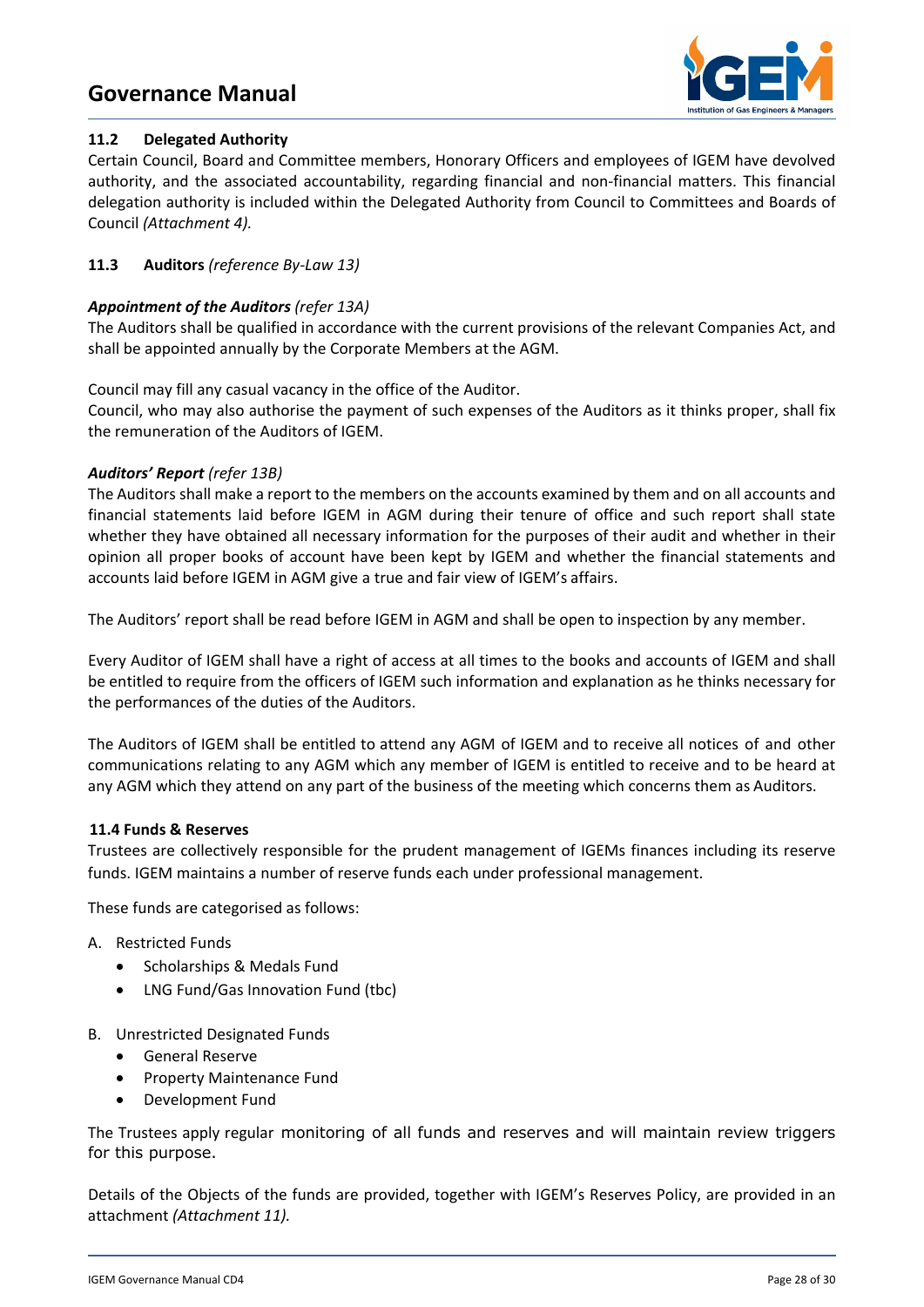

# **12. Policies**

# **12.1 General**

IGEM has a number of key policies for management of its business. Trustees must make themselves aware of these policies and act in accordance with them. The policies are described within attachments to this Manual are:

These are:

- **•** Financial Holdings and Reserves Policy *(Attachment* 11)
- **•** Conflict of Interests Policy *(Attachment 12)*
- **•** Competition Law Compliance Policy *(Attachment 13)*
- **•** Privacy & Data Protection Policy *(Attachment 14)*
- **•** Health, Safety & Environment Policy *(Attachment 15)*
- **•** Quality Policy *(Attachment 16)*
- **•** Whistleblowing Policy *(Attachment 17)*
- **•** Equal Opportunities, Diversity & Inclusion Policy *(Attachment 18)*

#### **12.2 Common Seal**

The Royal Charter permits the Institution to have a Common Seal and states that the authorised persons for the purpose of affixing the common seal to any deed or instrument are:

- **•** the Officers
- **•** the Chairperson of the Management Board ('Executive Board')
- **•** the CEO or nominee.

The use of the Seal is restricted to official documents requiring authentication where and when required, and only under the authority of any authorised person above.

As security has developed the institution now prints certificates with a modern holographic seal. These too are used for authenticating documentation, again under the authority of any authorised person above.

All seals are held securely to prevent misuse.

{ends}